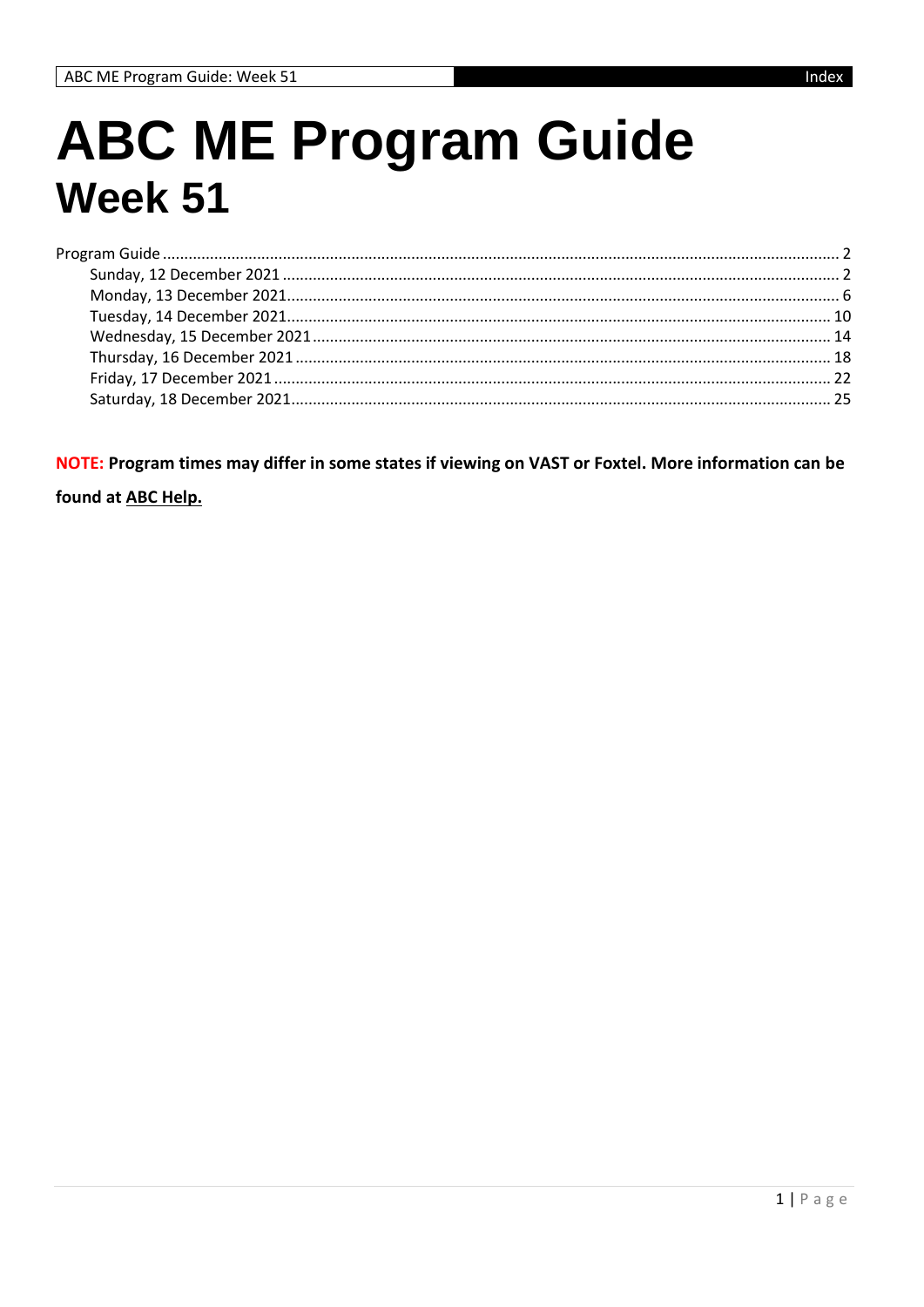# <span id="page-1-0"></span>**Program Guide**

# <span id="page-1-1"></span>**Sunday, 12 December 2021**

| 6:00am | <b>Supernoobs</b>                                                                       |
|--------|-----------------------------------------------------------------------------------------|
|        | (CC, Repeat, G)                                                                         |
| 6:10am | <b>Danger Mouse</b>                                                                     |
|        | (Repeat, G)                                                                             |
| 6:25am | <b>Best Bugs Forever</b>                                                                |
|        | (CC, Repeat, G)                                                                         |
| 6:35am | <b>Sadie Sparks</b>                                                                     |
|        | (Repeat, G)                                                                             |
| 6:45am | Kuu Kuu Harajuku                                                                        |
|        | (Repeat, G)                                                                             |
| 7:00am | <b>Scream Street</b>                                                                    |
|        | (Repeat, G)                                                                             |
| 7:10am | <b>Dennis And Gnasher Unleashed!</b>                                                    |
|        | (Repeat, G)                                                                             |
| 7:20am | Dorg Van Dango                                                                          |
|        | (CC,G)                                                                                  |
| 7:35am | <b>Cloudy With A Chance Of Meatballs</b>                                                |
|        | (Repeat, G)                                                                             |
| 7:45am | <b>Little Big Awesome</b>                                                               |
|        | (CC, Repeat, G)                                                                         |
| 7:55am | 100% Wolf: Legend Of The Moonstone                                                      |
|        | (CC, Repeat, G)                                                                         |
| 8:20am | <b>The Penguins Of Madagascar</b>                                                       |
|        | (CC,AD, Repeat, G)                                                                      |
| 8:45am | <b>Kong: King Of The Apes</b>                                                           |
|        | (CC, Repeat, PG, This program is rated PG, parental guidance is recommended for viewers |
|        | under fifteen years.)                                                                   |
| 9:05am | <b>The Strange Chores</b>                                                               |
|        | (CC, Repeat, G)                                                                         |
| 9:15am | <b>Dodo</b>                                                                             |
|        | (CC,AD,Repeat,PG,This program is rated PG, parental guidance is recommended for         |
|        | viewers under fifteen years.)                                                           |
| 9:30am | <b>Kung Fu Panda: Legends Of Awesomeness</b>                                            |
|        | (Repeat, PG, This program is rated PG, parental guidance is recommended for viewers     |
|        | under fifteen years.)                                                                   |
| 9:50am | <b>ITCH</b>                                                                             |
|        | (CC, Repeat, PG, This program is rated PG, parental guidance is recommended for viewers |
|        | under fifteen years.)                                                                   |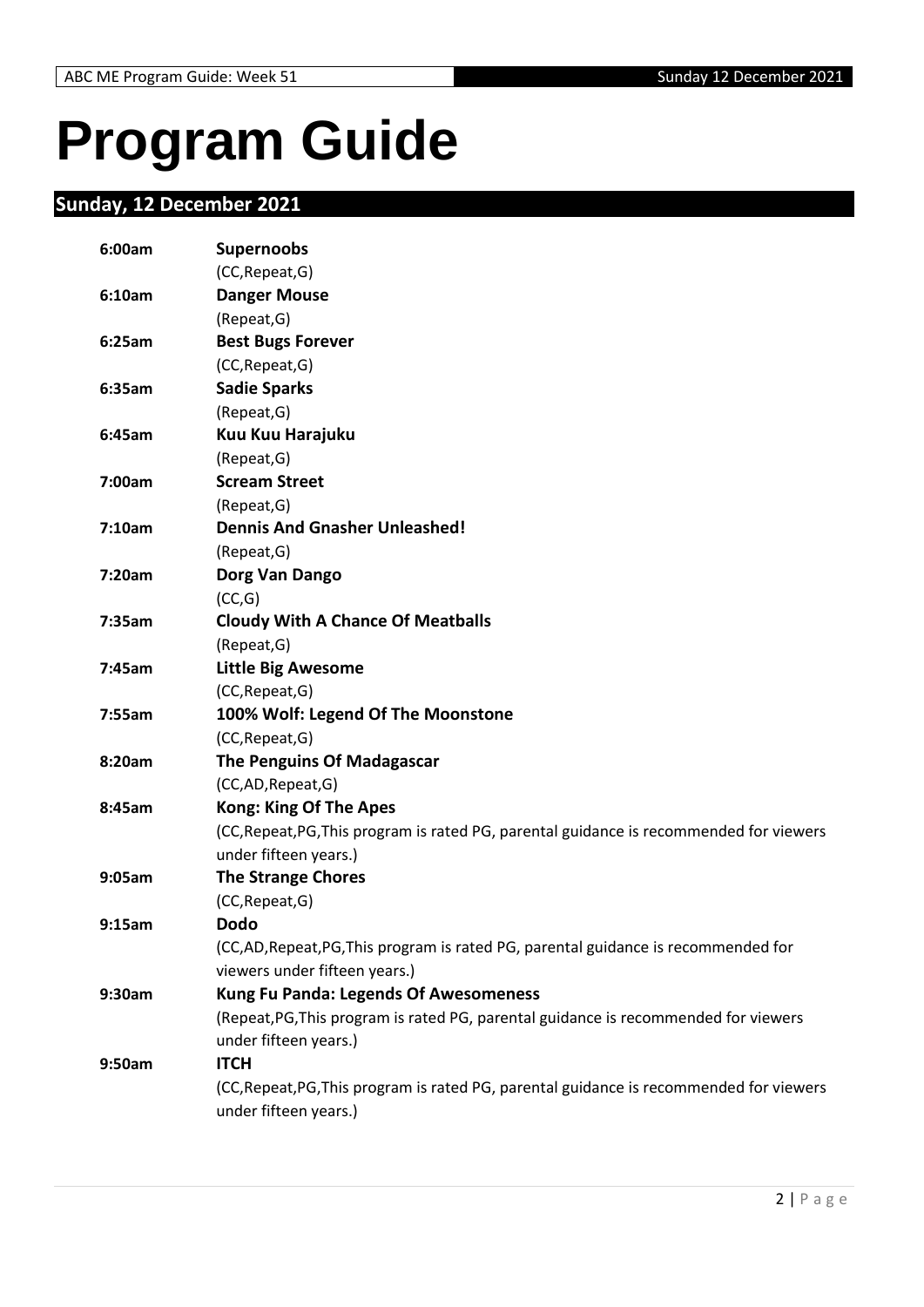| 10:15am            | <b>Endlings</b>                                                                            |
|--------------------|--------------------------------------------------------------------------------------------|
|                    | (CC,AD,Repeat,PG,This program is rated PG, parental guidance is recommended for            |
|                    | viewers under fifteen years.)                                                              |
| 10:40am            | <b>The Next Step</b>                                                                       |
|                    | (CC, Repeat, G)                                                                            |
| 11:05am            | So Awkward                                                                                 |
|                    | (CC, Repeat, G)                                                                            |
| 11:35am            | <b>Project Planet</b>                                                                      |
|                    | (CC, Repeat, G, For some of these activities you need to ask for an adult's permission. Do |
|                    | not try doing them on your own.)                                                           |
| 12:00pm            | <b>Operation Ouch! The Life Fix</b>                                                        |
|                    | (CC, Repeat, PG, This program is rated PG, parental guidance is recommended for viewers    |
|                    | under fifteen years.)                                                                      |
| 12:30pm            | <b>Horrible Histories</b>                                                                  |
|                    | (CC, Repeat, G)                                                                            |
| 1:00pm             | <b>Gym Stars</b>                                                                           |
|                    | (Repeat, G)                                                                                |
| 1:25pm             | Hey You! What If                                                                           |
|                    | (Repeat, G)                                                                                |
| 1:30pm             | <b>Mythbusters "There's Your Problem!"</b>                                                 |
|                    | (CC, Repeat, PG, This program is rated PG, parental guidance is recommended for viewers    |
|                    | under fifteen years.)                                                                      |
| 2:00pm             | <b>Mimi On A Mission: Digital Detox</b>                                                    |
|                    | (CC, Repeat, PG, This program is rated PG, parental guidance is recommended for viewers    |
|                    | under fifteen years., The program contains themes appropriate to a teenage audience.       |
|                    | Some parents may consider it inappropriate for younger children.)                          |
| $2:25$ pm          | <b>Play Your Pets Right</b>                                                                |
|                    | (CC, Repeat, G)                                                                            |
| 2:40pm             | <b>Wow That's Amazing</b>                                                                  |
|                    | (CC, Repeat, G, Some of these experiments can be dangerous. Do not try them without        |
|                    | the help of an adult.)                                                                     |
| 3:05pm             | <b>Mythbusters Junior</b>                                                                  |
|                    | (CC, Repeat, PG, This program is rated PG, parental guidance is recommended for viewers    |
|                    | under fifteen years., Do not disturb or try to handle wild animals as they can be          |
|                    | dangerous.)                                                                                |
| 3:50pm             | <b>Good Game Spawn Point: Snack Size</b>                                                   |
|                    | (Repeat)                                                                                   |
| 3:55pm             | <b>Art Ninja</b>                                                                           |
|                    | (Repeat, G, For some of these craft projects you need an adult's help. Do not try making   |
|                    | them on your own.)                                                                         |
| 4:20 <sub>pm</sub> | <b>Welcome To Cardboard City</b>                                                           |
|                    | (CC,AD,PG,This program is rated PG, parental guidance is recommended for viewers           |
|                    | under fifteen years.)                                                                      |
| 4:30pm             | The Inbestigators                                                                          |
|                    | (CC, Repeat, G)                                                                            |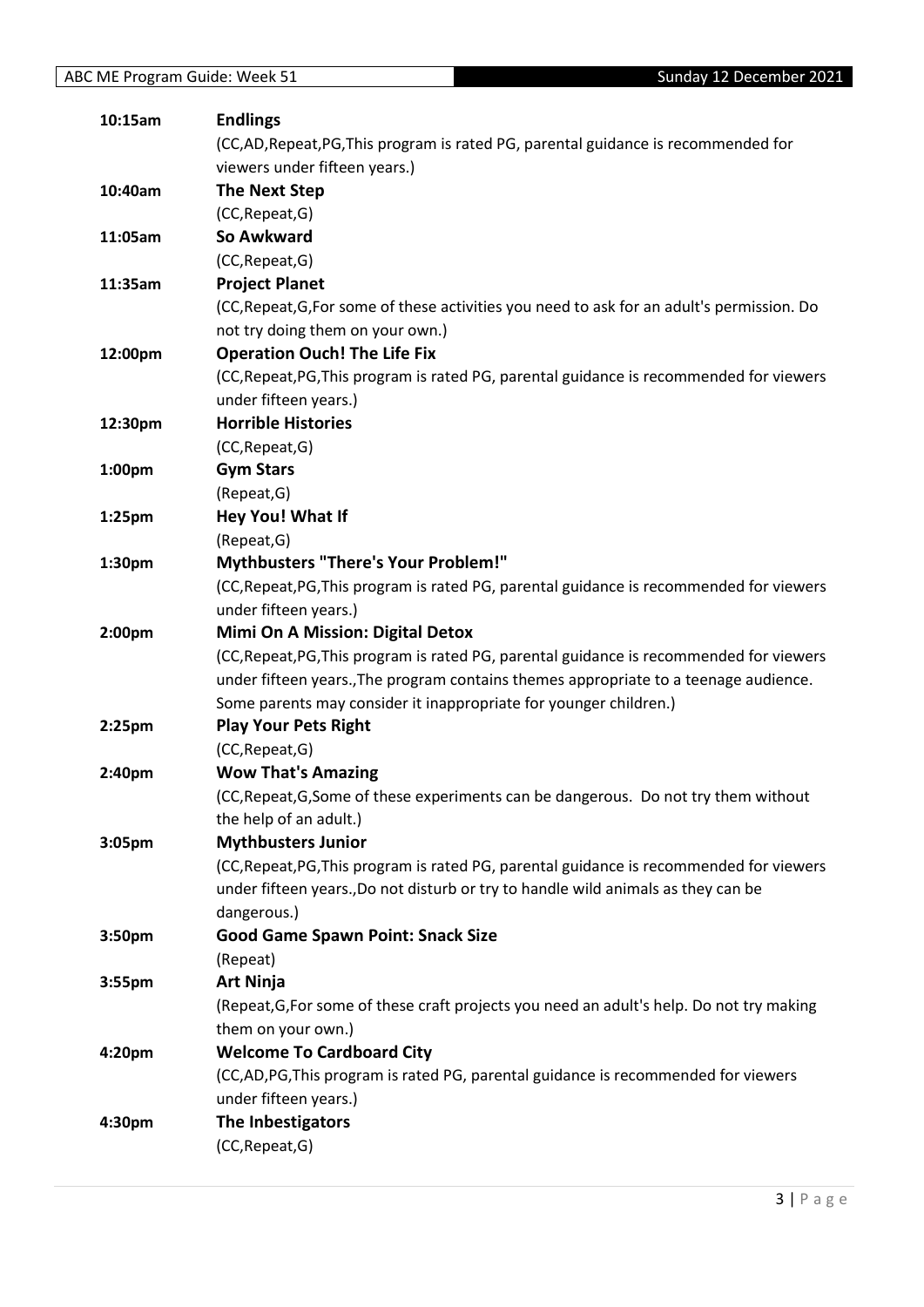| 4:45pm | The Brilliant World Of Tom Gates<br>(CC,G,For some of these craft projects you need an adult's help. Do not try making them                   |
|--------|-----------------------------------------------------------------------------------------------------------------------------------------------|
|        | on your own.)                                                                                                                                 |
| 5:00pm | <b>Born To Spy</b>                                                                                                                            |
|        | (CC,G)                                                                                                                                        |
| 5:30pm | <b>Miraculous: Tales Of Ladybug And Cat Noir</b>                                                                                              |
|        | (Repeat, PG)                                                                                                                                  |
| 5:50pm | <b>Total DramaRama</b>                                                                                                                        |
|        | (CC, Repeat, G)                                                                                                                               |
| 6:00pm | <b>The Deep: Strange Migration</b>                                                                                                            |
|        | (CC, Repeat, G)                                                                                                                               |
|        | The Rover is swallowed by a huge, supposedly extinct prehistoric shark - a megalodon!                                                         |
|        | Will & Fontaine manage to cling to its gills just inside its mouth. Kaiko & Ant frantically<br>try to free them - they can't hold on forever! |
|        |                                                                                                                                               |
| 6:25pm | <b>Bad Nature</b>                                                                                                                             |
|        | (CC,G)                                                                                                                                        |
|        | Join Marv the Mandrill, Gloria the Puma and a madcap menagerie of misfits as they delve                                                       |
|        | into the disgusting, but truly amazing things that animals do.                                                                                |
|        |                                                                                                                                               |
| 6:30pm | Play Your Pets Right: Frazzle v Diesel/Snoop the Dog                                                                                          |
|        | (CC, Repeat, G)                                                                                                                               |
|        | Fast ferrets Frazzle and Diesel go head-to-head in the closest race of the series. And                                                        |
|        | Snoop the dog wows us with his array of tricks in the super pet challenge.                                                                    |
| 6:45pm | <b>Operation Ouch!: Do Try This At Home: Fat</b>                                                                                              |
|        | (CC,G,Some of these experiments can be dangerous. Do not try them without the help                                                            |
|        | of an adult.)                                                                                                                                 |
|        | Dr Chris and Dr Xand look at body fat and show how it keeps you warm in today's DO try                                                        |
|        | this at home experiment.                                                                                                                      |
| 7:00pm | <b>Horrible Histories: Orrible Oliver Cromwell</b>                                                                                            |
|        | (CC, Repeat, G)                                                                                                                               |
|        | We follow Oliver Cromwell as he rises from obscurity, challenges King Charles I in the                                                        |
|        | English Civil War, and ultimately orders the King's execution.                                                                                |
| 7:30pm | <b>Shaun The Sheep: Heavy Metal Shaun</b>                                                                                                     |
|        | (CC, Repeat, G)                                                                                                                               |
|        | Shaun thinks the Farmer's new metal detector looks like fun - until it 'detects' the ring on                                                  |
|        | the end of the bull's nose!                                                                                                                   |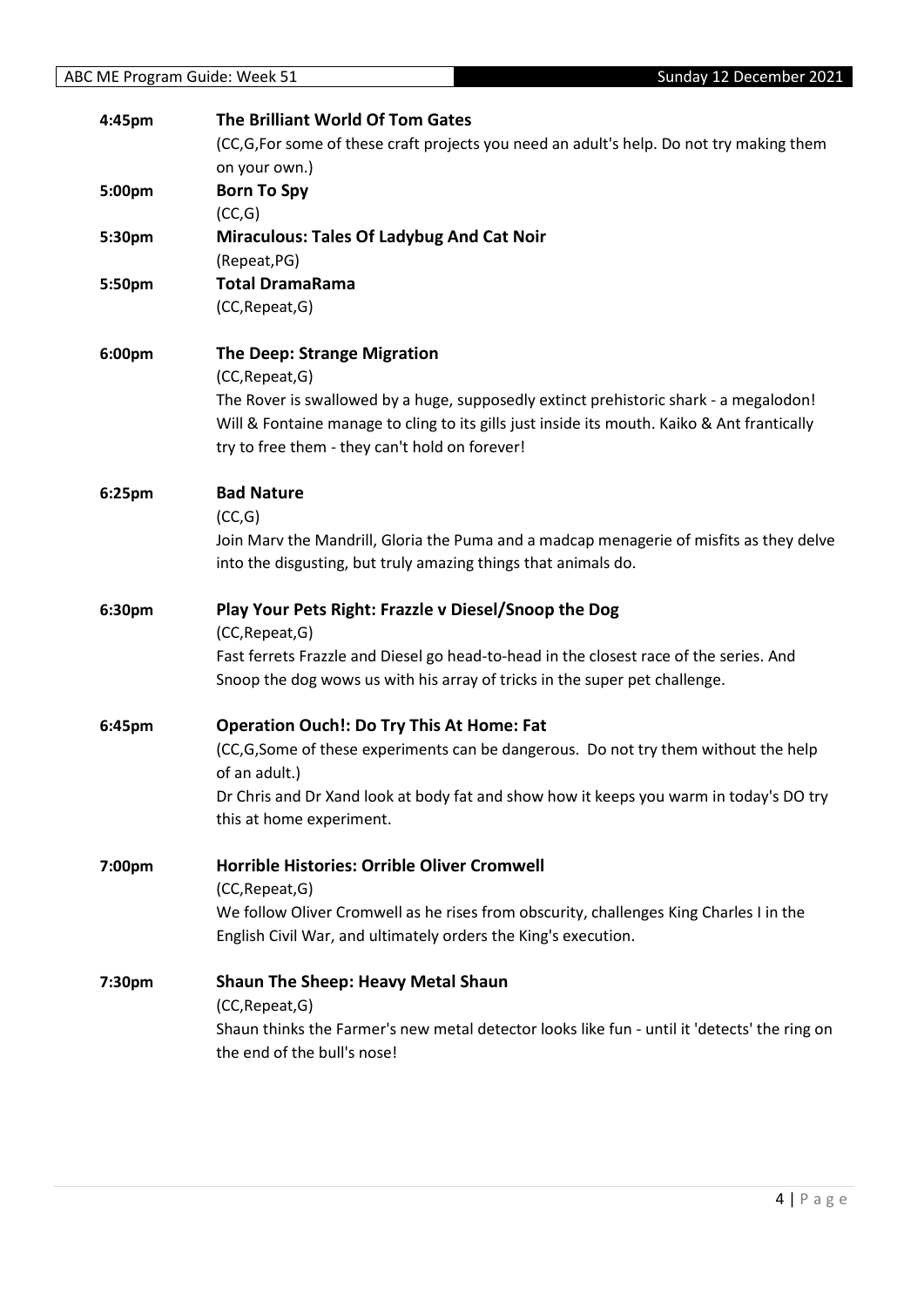| 7:35pm  | <b>Space Nova: Steel Comet</b><br>(CC, Repeat, G)<br>When a large comet appears on a collision course with Luna Port, the Novas take a huge<br>risk to divert it, only to realise it's no comet at all, but rather a frozen spaceship<br>presumed lost for nearly 100 years!                                                                                             |
|---------|--------------------------------------------------------------------------------------------------------------------------------------------------------------------------------------------------------------------------------------------------------------------------------------------------------------------------------------------------------------------------|
| 8:00pm  | The Penguins Of Madagascar: Night And Dazed/ The Big Squeeze<br>(CC,AD,Repeat,G)<br>The Penguins accidentally launch Leonard the Koala out of the zoo and into midtown<br>Manhattan. When all the little mammals in the zoo start to mysteriously disappear the                                                                                                          |
|         | Penguins suspect the new boa constrictor, Salvio.                                                                                                                                                                                                                                                                                                                        |
| 8:25pm  | The Legend Of Korra: End Game<br>(CC, Repeat, PG, This program is rated PG, parental guidance is recommended for viewers<br>under fifteen years.)<br>Book One - Air, Chapter Twelve: In the season finale, Korra faces the mysterious leader<br>of the Equalists as the war in Republic City comes to a head.                                                            |
| 8:45pm  | Danger Mouse: Henemy of the State<br>(Repeat, G)<br>Danger Mouse is left gadget-less when an unappreciated Squawk leaves the Danger<br>Agency to work for tech genius Elon Muskrat.                                                                                                                                                                                      |
| 9:00pm  | The Adventures Of Puss In Boots: A Savage Place<br>(CC, Repeat, PG, This program is rated PG, parental guidance is recommended for viewers<br>under fifteen years.)<br>After winning the trust of the Zephilim, Puss storms the Blind King's castle in hopes of<br>saving his friends, restoring the true ruler of the Netherworld, and blocking the Portal for<br>good. |
| 9:20pm  | Find Me In Paris: Who's Got Talent?<br>(CC, Repeat, G)<br>The Heirs discover that the Bureau has set up surveillance at the school. They put on a<br>talent show as a cover while they sneak Nico into the Bureau to learn more about the<br>Bureau's plan.                                                                                                              |
| 9:45pm  | rage<br>(Repeat, PG, Some of the music clips in this show may not be appropriate for everyone<br>watching ABC ME. If you're under fifteen you should check with an adult before watching<br>this next show.)<br>Wall-to-wall music videos, from new releases to classics and the long-forgotten.                                                                         |
| 10:45pm | <b>ABC ME Programs Resume At 6am</b>                                                                                                                                                                                                                                                                                                                                     |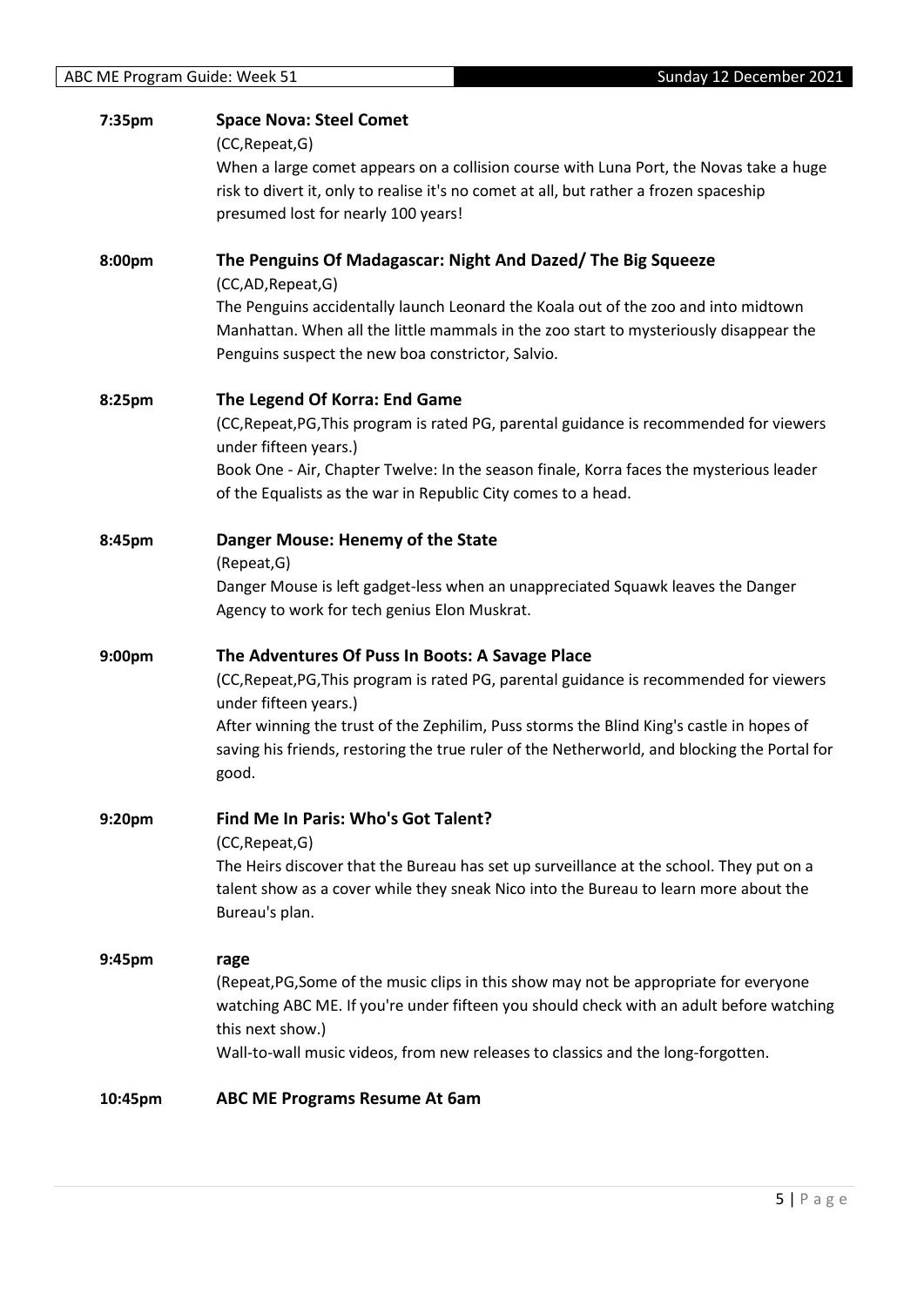# <span id="page-5-0"></span>**Monday, 13 December 2021**

| 6:00am  | <b>Supernoobs</b>                        |
|---------|------------------------------------------|
|         | (CC, Repeat, G)                          |
| 6:10am  | <b>Danger Mouse</b>                      |
|         | (Repeat, G)                              |
| 6:25am  | <b>Best Bugs Forever</b>                 |
|         | (CC, Repeat, G)                          |
| 6:35am  | <b>Sadie Sparks</b>                      |
|         | (Repeat, G)                              |
| 6:45am  | Kuu Kuu Harajuku                         |
|         | (Repeat, G)                              |
| 7:00am  | <b>Scream Street</b>                     |
|         | (Repeat, G)                              |
| 7:10am  | <b>Dennis And Gnasher Unleashed!</b>     |
|         | (Repeat, G)                              |
| 7:20am  | Dorg Van Dango                           |
|         | (CC,G)                                   |
| 7:35am  | <b>Cloudy With A Chance Of Meatballs</b> |
|         | (Repeat, G)                              |
| 7:45am  | <b>Little Big Awesome</b>                |
|         | (CC, Repeat, G)                          |
| 7:55am  | 100% Wolf: Legend Of The Moonstone       |
|         | (CC, Repeat, G)                          |
| 8:20am  | <b>Odd Squad</b>                         |
|         | (CC, Repeat, G)                          |
| 8:45am  | <b>Odd Squad</b>                         |
|         | (CC, Repeat, G)                          |
| 9:05am  | <b>Odd Squad</b>                         |
|         | (CC, Repeat, G)                          |
| 9:30am  | <b>Odd Squad</b>                         |
|         | (CC, Repeat, G)                          |
| 9:50am  | <b>Odd Squad</b>                         |
|         | (CC, Repeat, G)                          |
| 10:15am | <b>Odd Squad</b>                         |
|         | (CC, Repeat, G)                          |
| 10:35am | <b>Odd Squad</b>                         |
|         | (CC, Repeat, G)                          |
| 11:00am | <b>Odd Squad</b>                         |
|         | (CC, Repeat, G)                          |
| 11:20am | <b>Odd Squad</b>                         |
|         | (CC, Repeat, G)                          |
| 11:45am | <b>Odd Squad</b>                         |
|         | (CC, Repeat, G)                          |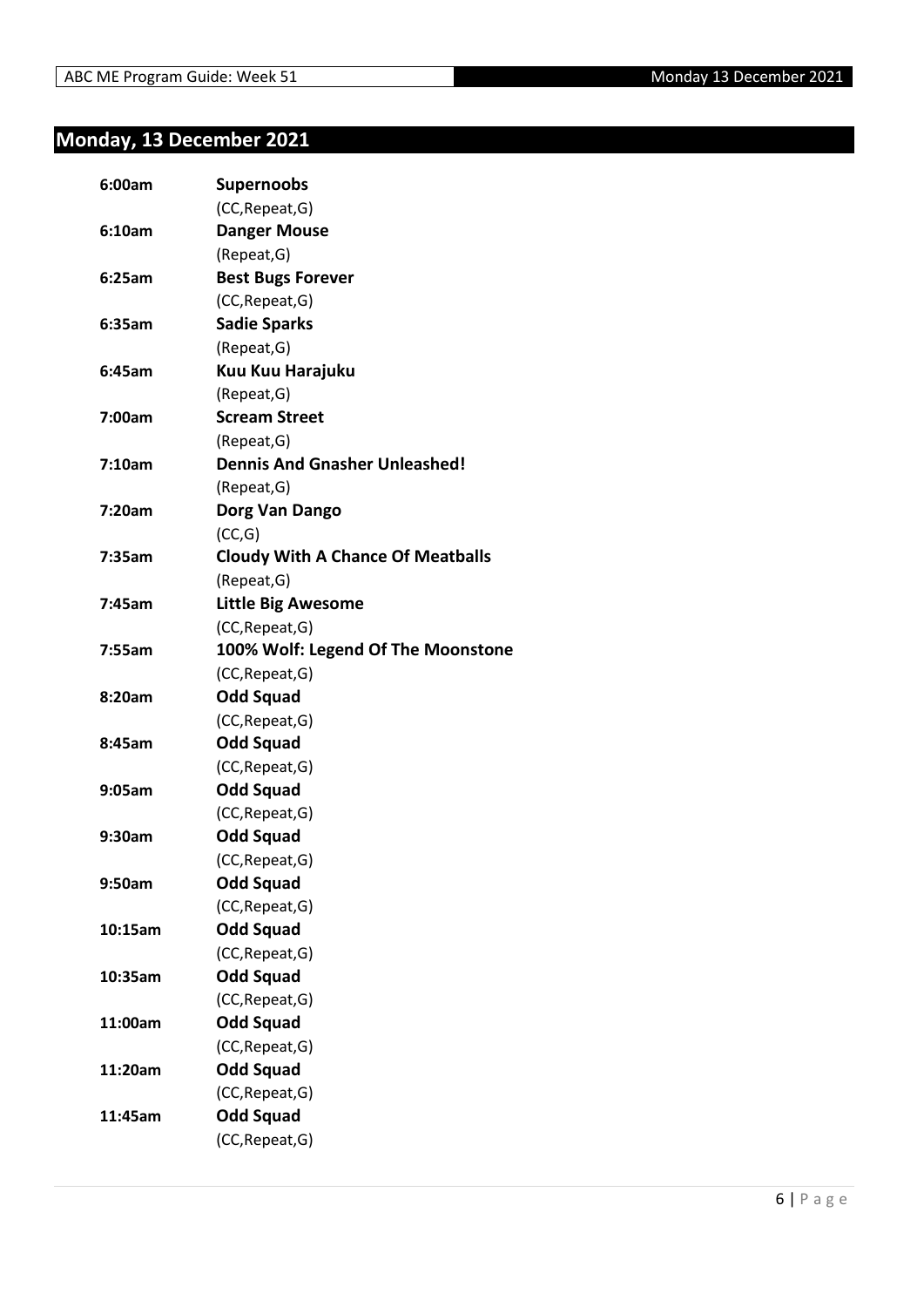| 12:05pm   | <b>Odd Squad</b>                                                                           |
|-----------|--------------------------------------------------------------------------------------------|
|           | (CC, Repeat, G)                                                                            |
| 12:30pm   | <b>Miraculous: Tales Of Ladybug And Cat Noir</b>                                           |
|           | (CC, Repeat, G)                                                                            |
| 12:55pm   | <b>Miraculous: Tales Of Ladybug And Cat Noir</b>                                           |
|           | (CC, Repeat, G)                                                                            |
| $1:15$ pm | <b>Miraculous: Tales Of Ladybug And Cat Noir</b>                                           |
|           | (CC, Repeat, G)                                                                            |
| 1:40pm    | <b>Miraculous: Tales Of Ladybug And Cat Noir</b>                                           |
|           | (CC, Repeat, G)                                                                            |
| 2:00pm    | <b>Miraculous: Tales Of Ladybug And Cat Noir</b>                                           |
|           | (CC, Repeat, G)                                                                            |
| $2:25$ pm | <b>Miraculous: Tales Of Ladybug And Cat Noir</b>                                           |
|           | (CC, Repeat, G)                                                                            |
| 2:45pm    | <b>Miraculous: Tales Of Ladybug And Cat Noir</b>                                           |
|           | (CC, Repeat, G)                                                                            |
| 3:10pm    | <b>Miraculous: Tales Of Ladybug And Cat Noir</b>                                           |
|           | (CC, Repeat, G)                                                                            |
| 3:30pm    | <b>Miraculous: Tales Of Ladybug And Cat Noir</b>                                           |
|           | (CC, Repeat, G)                                                                            |
| 3:55pm    | <b>Art Ninja</b>                                                                           |
|           | (Repeat, G, For some of these craft projects you need an adult's help. Do not try making   |
|           | them on your own.)                                                                         |
| 4:20pm    | <b>Welcome To Cardboard City</b>                                                           |
|           | (CC,AD,PG,This program is rated PG, parental guidance is recommended for viewers           |
|           | under fifteen years.)                                                                      |
| 4:30pm    | The Inbestigators                                                                          |
|           | (CC, Repeat, G)                                                                            |
| 4:45pm    | The Brilliant World Of Tom Gates                                                           |
|           | (CC, G, For some of these craft projects you need an adult's help. Do not try making them  |
|           | on your own.)                                                                              |
| 5:00pm    | <b>Born To Spy</b>                                                                         |
|           | (CC)                                                                                       |
| 5:30pm    | <b>Miraculous: Tales Of Ladybug And Cat Noir</b>                                           |
|           | (Repeat, G)                                                                                |
| 5:50pm    | <b>Total DramaRama</b>                                                                     |
|           | (CC, Repeat, G)                                                                            |
| 6:00pm    | The Deep: Bloop                                                                            |
|           | (CC, Repeat, G)                                                                            |
|           | The Nektons are trying to identify a unique life form. They've never seen it- they've only |
|           | heard its sound: "Bloop". Just as Ant discovers its true nature, a huge underwater mining  |
|           | machine threatens to destroy it!                                                           |
|           |                                                                                            |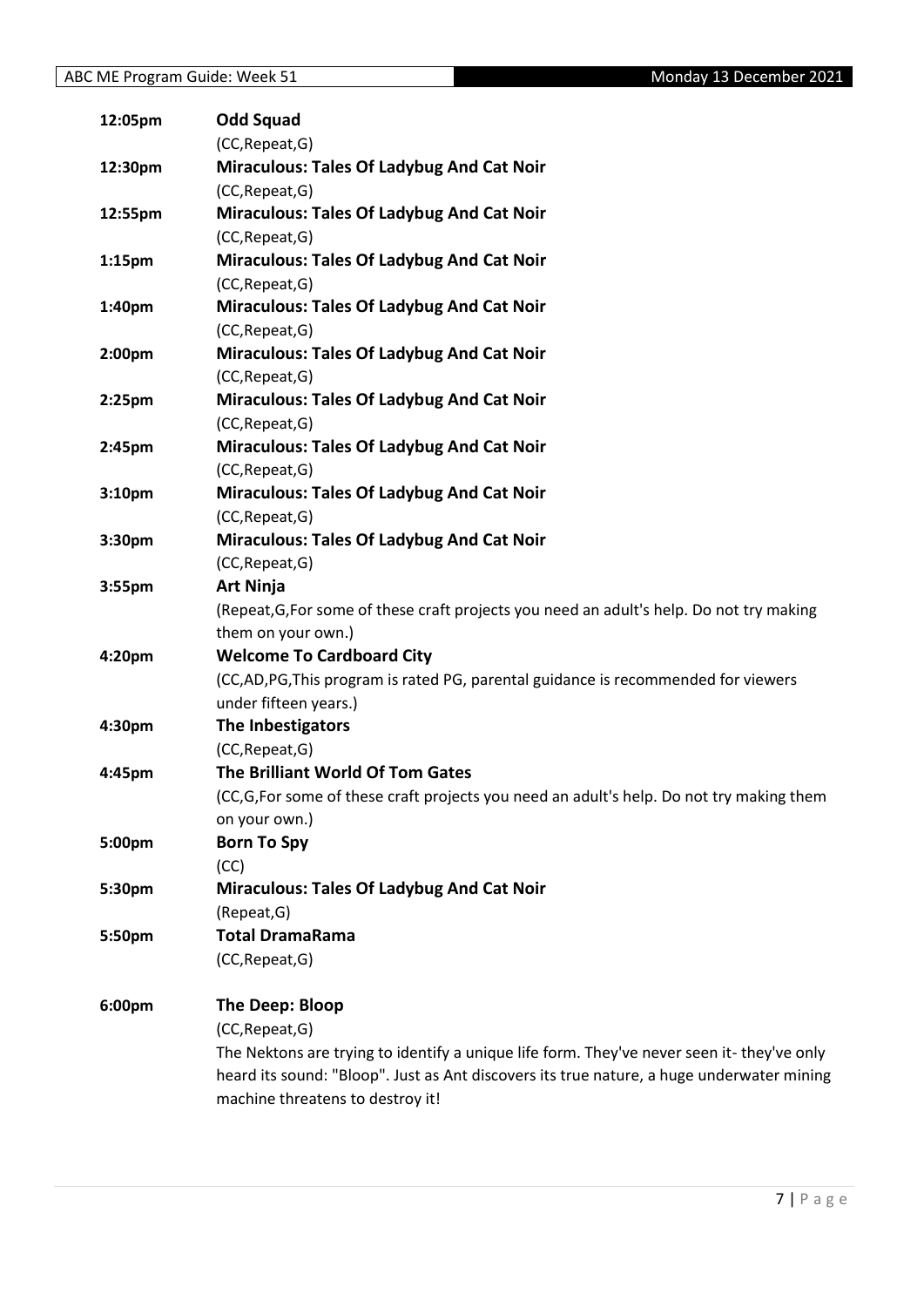| 6:25pm | <b>Jandal Burn: Throne of Games</b><br>(CC, Repeat, G)                                                                                                                    |
|--------|---------------------------------------------------------------------------------------------------------------------------------------------------------------------------|
|        | When Kev and Puku break their couch, a new chair mysteriously appears at their door                                                                                       |
|        | is this the chair of their dreams?                                                                                                                                        |
| 6:30pm | <b>Operation Ouch!</b>                                                                                                                                                    |
|        | (CC, Repeat, G, This program shows medical procedures. In an emergency ring 000 for<br>help)                                                                              |
|        | The doctors explain how we breathe, by inflating a real life pig's lung, and Dr Xand finds<br>out all about the biological changes that happen when you hold your breath. |
| 7:00pm | <b>Horrible Histories: Rotten Rulers</b><br>(CC, Repeat, G)                                                                                                               |
|        | This episode features a host of Rotten Rulers, including Naughty Napoleon annoying his<br>Josephine, and Horrid Henry VIII getting married, again!                        |
| 7:30pm | <b>Shaun The Sheep: Tooth Fairy</b><br>(CC, Repeat, G)                                                                                                                    |
|        | Bitzer has a terrible toothache, so Shaun turns dentist in an attempt to cure his woes.                                                                                   |
| 7:35pm | <b>Space Nova: Friends In Dark Places</b>                                                                                                                                 |
|        | (CC, Repeat, G)<br>Continuing their search for Star Dust aliens, the Novas discover an uninhabited planet -                                                               |
|        | but when they fall through quicksand to the caverns beneath, they soon discover it isn't<br>uninhabited at all!                                                           |
| 8:00pm | The Penguins Of Madagascar: Can't Touch This/ Hard Boiled Eggy<br>(CC,AD,Repeat,G)                                                                                        |
|        | When the Penguins discover the abuse that Randy the sheep gets in the children's zoo                                                                                      |
|        | from all the little children, they decide to find him a new home. The duckling Eggy from<br>Paternal Eggstinct is back                                                    |
| 8:25pm | The Legend Of Korra: Rebel Spirit                                                                                                                                         |
|        | (CC, Repeat, PG, This program is rated PG, parental guidance is recommended for viewers<br>under fifteen years.)                                                          |
|        | Book Two - Spirits, Chapter One: Korra struggles to find a deeper connection with the<br>Spirit World as she and the gang attend a Southern Water Tribe festival.         |
| 8:45pm | <b>Danger Mouse: For Your Insides Only</b>                                                                                                                                |
|        | (Repeat, G)<br>Penfold takes a trip inside Danger Mouse's body to save him from a deadly aversion to                                                                      |
|        | his own heroism.                                                                                                                                                          |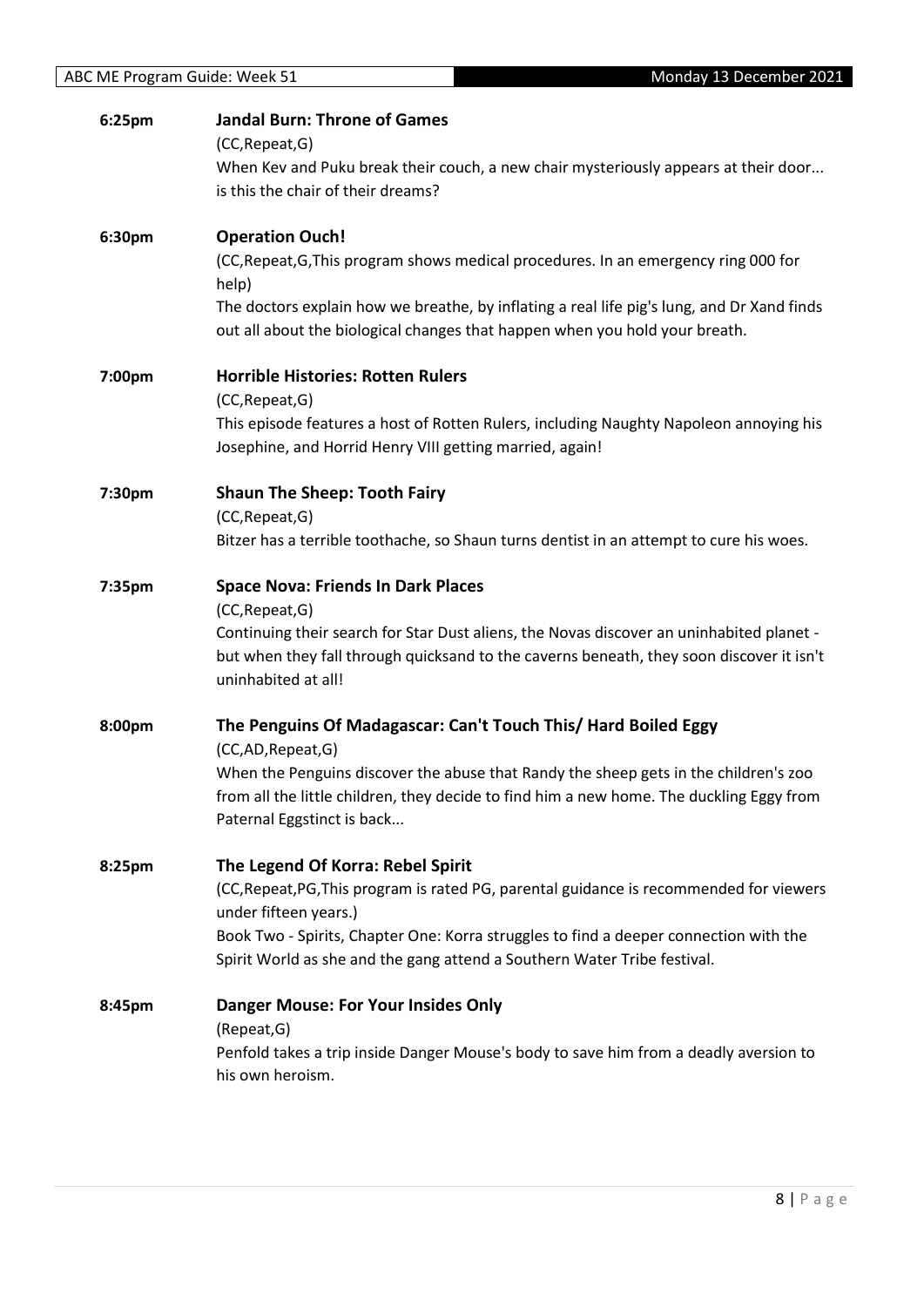| 9:00 <sub>pm</sub> | The Adventures Of Puss In Boots: Save The Town                                                                                               |
|--------------------|----------------------------------------------------------------------------------------------------------------------------------------------|
|                    | (Repeat, PG, This program is rated PG, parental guidance is recommended for viewers<br>under fifteen years.)                                 |
|                    | When Puss and the gang return from the netherworld to find San Lorenzo overrun by<br>thieves, they strike out to find the missing villagers. |
| 9:20 <sub>pm</sub> | Find Me In Paris: Only The Best                                                                                                              |
|                    | (CC, Repeat, G)                                                                                                                              |
|                    | The crew learns that there are only two girl spots and one boy spot left in Company.                                                         |
|                    | Lena and Ines vow to be chosen together while Jeff and Isaac are left to compete.                                                            |
| 9:45pm             | rage                                                                                                                                         |
|                    | (Repeat, PG, Some of the music clips in this show may not be appropriate for everyone                                                        |
|                    | watching ABC ME. If you're under fifteen you should check with an adult before watching<br>this next show.)                                  |
|                    | Wall-to-wall music videos, from new releases to classics and the long-forgotten.                                                             |
| 10:45pm            | <b>ABC ME Programs Resume At 6am</b>                                                                                                         |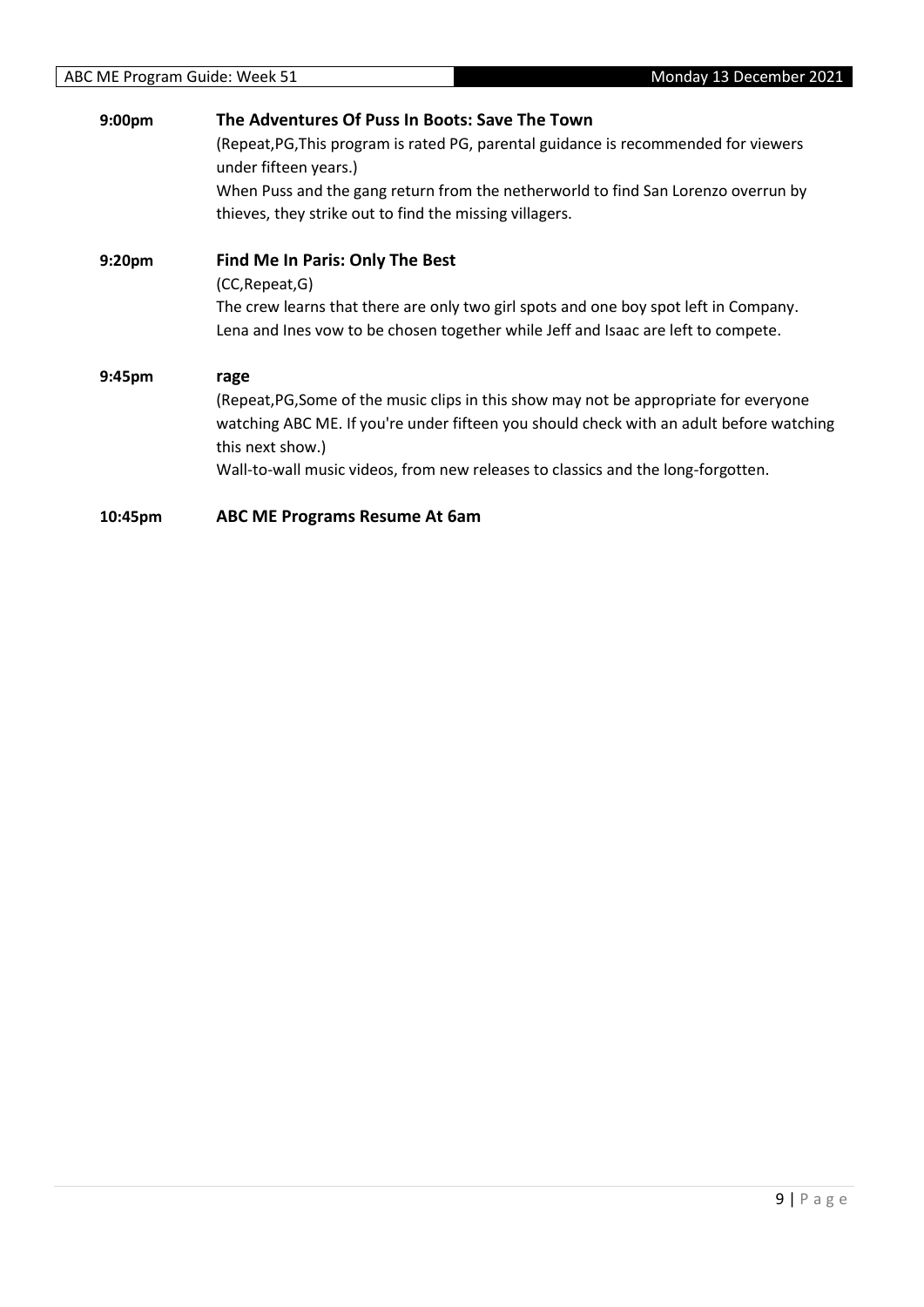# <span id="page-9-0"></span>**Tuesday, 14 December 2021**

| 6:00am  | <b>Supernoobs</b>                                                                       |
|---------|-----------------------------------------------------------------------------------------|
|         | (CC, Repeat, PG, This program is rated PG, parental guidance is recommended for viewers |
|         | under fifteen years.)                                                                   |
| 6:10am  | <b>Danger Mouse</b>                                                                     |
|         | (Repeat, PG, This program is rated PG, parental guidance is recommended for viewers     |
|         | under fifteen years.)                                                                   |
| 6:25am  | <b>Best Bugs Forever</b>                                                                |
|         | (CC, Repeat, G)                                                                         |
| 6:35am  | <b>Sadie Sparks</b>                                                                     |
|         | (Repeat, G)                                                                             |
| 6:45am  | Kuu Kuu Harajuku                                                                        |
|         | (Repeat, G)                                                                             |
| 7:00am  | <b>Scream Street</b>                                                                    |
|         | (Repeat, G)                                                                             |
| 7:10am  | <b>Dennis And Gnasher Unleashed!</b>                                                    |
|         | (Repeat, G)                                                                             |
| 7:20am  | Dorg Van Dango                                                                          |
|         | (CC,G)                                                                                  |
| 7:35am  | <b>Cloudy With A Chance Of Meatballs</b>                                                |
|         | (Repeat, G)                                                                             |
| 7:45am  | <b>Little Big Awesome</b>                                                               |
|         | (CC, Repeat, G)                                                                         |
| 7:55am  | 100% Wolf: Legend Of The Moonstone                                                      |
|         | (CC, Repeat, PG, This program is rated PG, parental guidance is recommended for viewers |
|         | under fifteen years.)                                                                   |
| 8:20am  | 100% Wolf: Legend Of The Moonstone                                                      |
|         | (CC, Repeat, G)                                                                         |
| 8:45am  | 100% Wolf: Legend Of The Moonstone                                                      |
|         | (CC, Repeat, G)                                                                         |
| 9:05am  | 100% Wolf: Legend Of The Moonstone                                                      |
|         | (CC, Repeat, PG, This program is rated PG, parental guidance is recommended for viewers |
|         | under fifteen years.)                                                                   |
| 9:30am  | 100% Wolf: Legend Of The Moonstone                                                      |
|         | (CC, Repeat, PG, This program is rated PG, parental guidance is recommended for viewers |
|         | under fifteen years.)                                                                   |
| 9:55am  | 100% Wolf: Legend Of The Moonstone                                                      |
|         | (CC, Repeat, G)                                                                         |
| 10:15am | 100% Wolf: Legend Of The Moonstone                                                      |
|         | (CC, Repeat, G)                                                                         |
| 10:40am | 100% Wolf: Legend Of The Moonstone                                                      |
|         | (CC, Repeat, PG, This program is rated PG, parental guidance is recommended for viewers |
|         | under fifteen years.)                                                                   |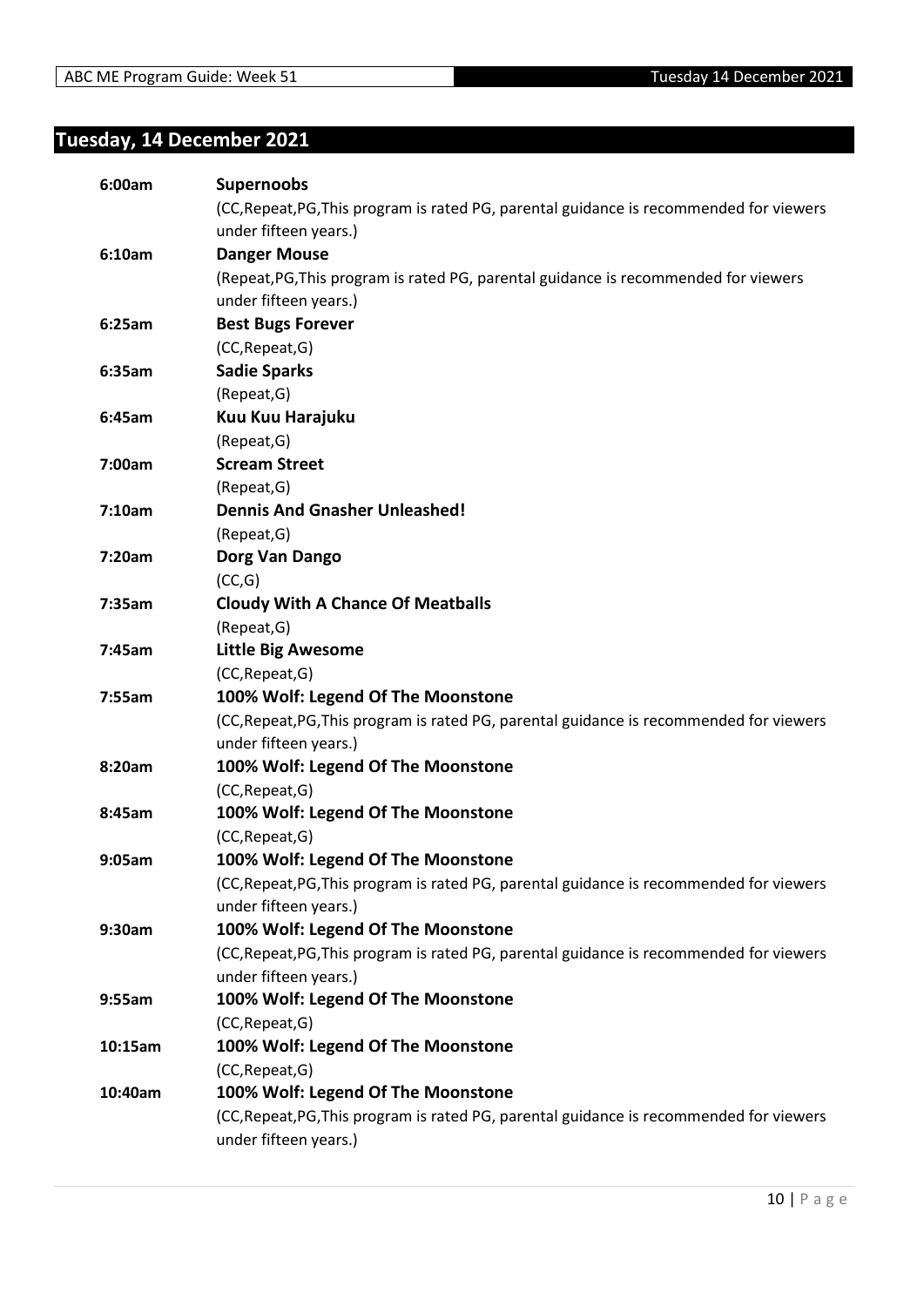| 11:05am            | 100% Wolf: Legend Of The Moonstone                                                         |
|--------------------|--------------------------------------------------------------------------------------------|
|                    | (CC, Repeat, G)                                                                            |
| 11:25am            | 100% Wolf: Legend Of The Moonstone                                                         |
|                    | (CC, Repeat, G)                                                                            |
| 11:50am            | 100% Wolf: Legend Of The Moonstone                                                         |
|                    | (CC, Repeat, G)                                                                            |
| 12:10pm            | <b>Odd Squad</b>                                                                           |
|                    | (Repeat, G)                                                                                |
| 12:35pm            | <b>Odd Squad</b>                                                                           |
|                    | (Repeat, G)                                                                                |
| 1:00pm             | <b>Odd Squad</b>                                                                           |
|                    | (Repeat, G)                                                                                |
| 1:20pm             | <b>Odd Squad</b>                                                                           |
|                    | (Repeat, G)                                                                                |
| 1:45pm             | <b>Odd Squad</b>                                                                           |
|                    | (Repeat, G)                                                                                |
| 2:10pm             | <b>Odd Squad</b>                                                                           |
|                    | (Repeat, G)                                                                                |
| 2:30 <sub>pm</sub> | <b>Odd Squad</b>                                                                           |
|                    | (Repeat, G)                                                                                |
| 2:55pm             | <b>Odd Squad</b>                                                                           |
|                    | (Repeat, G)                                                                                |
| 3:20pm             | <b>Odd Squad</b>                                                                           |
|                    | (Repeat, G)                                                                                |
| 3:45pm             | <b>How To Do Stuff Good</b>                                                                |
|                    | (CC, Repeat, G, For some of these activities you need to ask for an adult's permission. Do |
|                    | not try doing them on your own.)                                                           |
| 3:55pm             | <b>Art Ninja</b>                                                                           |
|                    | (Repeat, G, For some of these craft projects you need an adult's help. Do not try making   |
|                    | them on your own.)                                                                         |
| 4:20pm             | <b>Welcome To Cardboard City</b>                                                           |
|                    | (CC,AD,PG,This program is rated PG, parental guidance is recommended for viewers           |
|                    | under fifteen years.)                                                                      |
| 4:30pm             | The Inbestigators                                                                          |
|                    | (CC, Repeat, G)                                                                            |
| 4:45pm             | The Brilliant World Of Tom Gates                                                           |
|                    | (CC,G,For some of these craft projects you need an adult's help. Do not try making them    |
|                    | on your own.)                                                                              |
| 5:00pm             | <b>Born To Spy</b>                                                                         |
|                    | (CC)                                                                                       |
| 5:25pm             | <b>Secret Life of Boys</b>                                                                 |
|                    | (Repeat, G)                                                                                |
| 5:30pm             | <b>Miraculous: Tales Of Ladybug And Cat Noir</b>                                           |
|                    | (CC, Repeat, PG, This program is rated PG, parental guidance is recommended for viewers    |
|                    | under fifteen years.)                                                                      |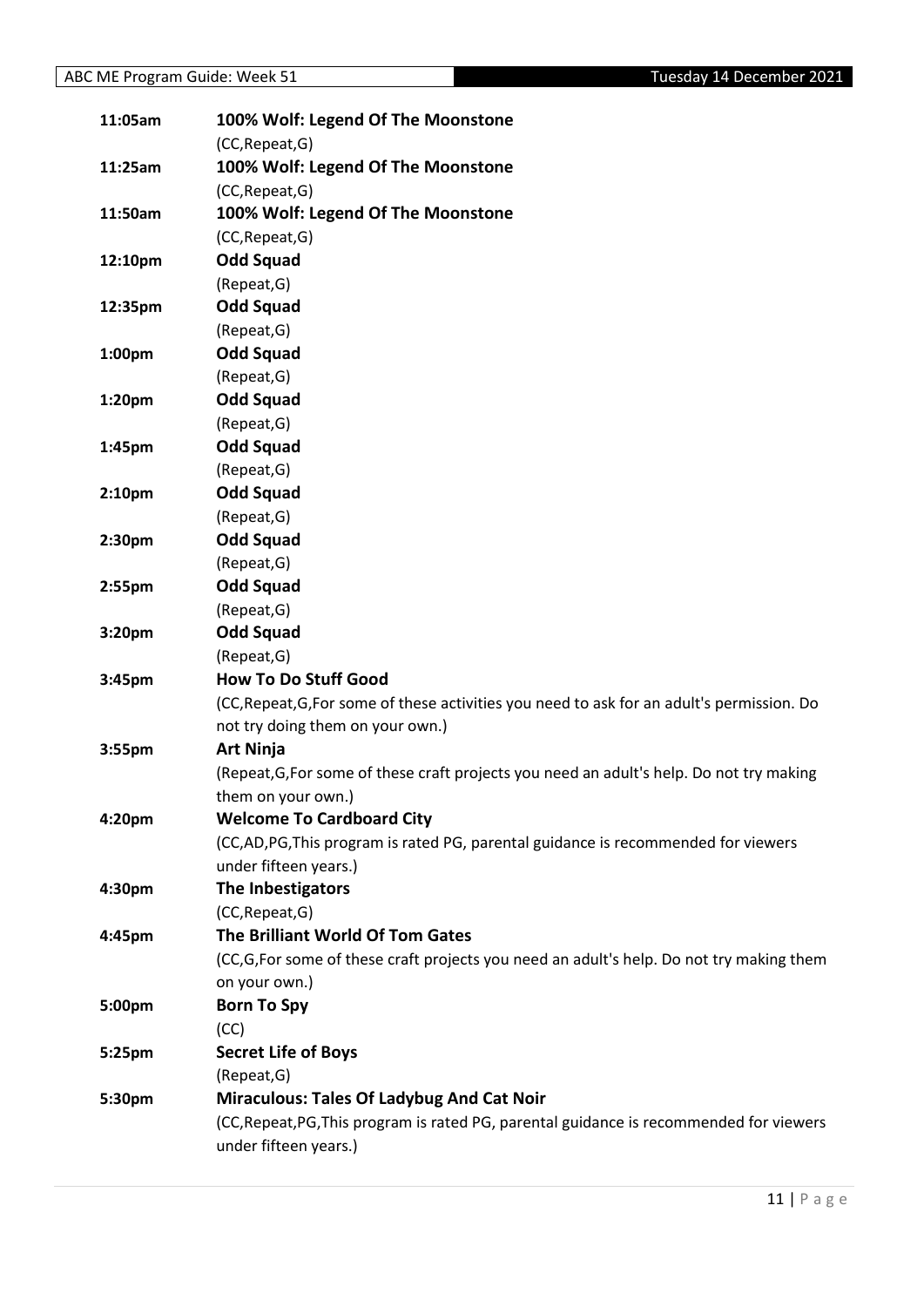| 5:50pm | <b>Total DramaRama</b><br>(CC, Repeat, G)                                                                                                                                                                                                                                                                 |
|--------|-----------------------------------------------------------------------------------------------------------------------------------------------------------------------------------------------------------------------------------------------------------------------------------------------------------|
| 6:00pm | The Deep: The Twilight Zone<br>(CC, Repeat, G)                                                                                                                                                                                                                                                            |
|        | A weird glowing fish has lured every fish in the area to its bioluminescence. When Kaiko<br>and Will also fall under its spell, Ant and Fontaine must rescue their parents - while<br>wearing blindfolds against the hypnotic glow.                                                                       |
| 6:25pm | Jandal Burn: Spray it Don't Grey it<br>(CC, Repeat, G)                                                                                                                                                                                                                                                    |
|        | Sherri helps Kev and Puku deal with a bully, only to realise the bully - Wayne Tan the<br>spray can - has his own problems.                                                                                                                                                                               |
| 6:30pm | <b>Operation Ouch!</b><br>(CC, Repeat, G, This program shows medical procedures. In an emergency ring 000 for                                                                                                                                                                                             |
|        | help)<br>The doctors investigate how skin protects your body from extreme temperatures, by<br>dipping their hands in a liquid so dangerous, it can freeze on contact.                                                                                                                                     |
| 7:00pm | Horrible Histories: It's A Wicked World<br>(CC, Repeat, G)<br>In this episode, we whizz around the world to visit the ghastly Genghis Khan, the wise<br>Confucius and witness a dance off during a naval battle!                                                                                          |
| 7:30pm | <b>Shaun The Sheep: Camping Chaos</b><br>(CC, Repeat, G)<br>An unfriendly camper sets up his tent in the sheep's field. When he goes off exploring,<br>Shaun and the Flock decide to do some exploring of their own.                                                                                      |
| 7:35pm | <b>Space Nova: Invisible Siblings</b><br>(CC, Repeat, G)<br>After G9 malfunctions at a Luna Port celebration, Aubrina seeks to reprogram him. Jet<br>and Adelaide go on a mission to save their robot only to find Aubrina has some secrets of<br>her own!                                                |
| 8:00pm | The Penguins Of Madagascar: Wishful Thinking/April Fools<br>(CC,AD,Repeat,G)<br>Private tells Mort that if he throws a penny in the fountain his wish will come true. King<br>Julien has just discovered April Fools Day. Making up for lost time he terrorises the zoo<br>with annoying pranks.          |
| 8:25pm | The Legend Of Korra: The Southern Lights<br>(CC, Repeat, PG, This program is rated PG, parental guidance is recommended for viewers<br>under fifteen years.)<br>Book Two - Spirits, Chapter Two: Korra and Chief Unalaq journey into a dangerous<br>maelstrom and find a source of great spiritual power. |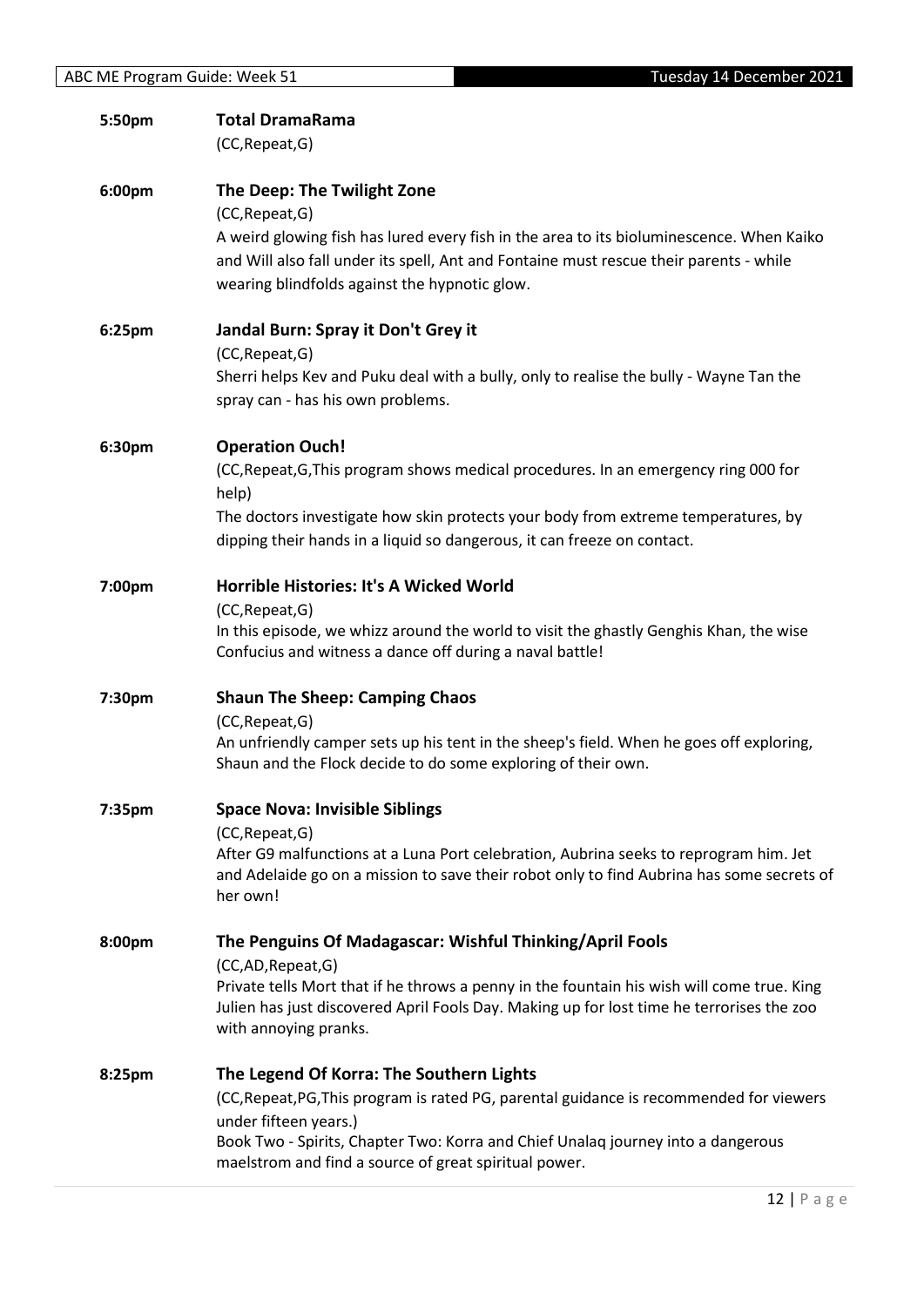| 8:45pm             | <b>Danger Mouse: A Fistfull of Penfolds</b><br>(Repeat, G)                                                                                                                                                                                                                                       |
|--------------------|--------------------------------------------------------------------------------------------------------------------------------------------------------------------------------------------------------------------------------------------------------------------------------------------------|
|                    | The danger agents visit Squawk's super-secret wild-west testing facility.                                                                                                                                                                                                                        |
| 9:00 <sub>pm</sub> | The Adventures Of Puss In Boots: Save The Cat<br>(Repeat, PG, This program is rated PG, parental guidance is recommended for viewers                                                                                                                                                             |
|                    | under fifteen years.)<br>The search continues as Puss, Dulcinea, Artephius and Toby must complete task after<br>task to gather the San Lorenzans and defeat the thieves who have a dangerous plan for<br>the town Cat.                                                                           |
| 9:20 <sub>pm</sub> | <b>Find Me In Paris: Rescue Mission</b><br>(CC, Repeat, G)<br>Ines and Frank figure out a way to sneak Lena and Nico into the Bureau undetected to<br>save Romy.                                                                                                                                 |
| 9:50pm             | rage<br>(Repeat, PG, Some of the music clips in this show may not be appropriate for everyone<br>watching ABC ME. If you're under fifteen you should check with an adult before watching<br>this next show.)<br>Wall-to-wall music videos, from new releases to classics and the long-forgotten. |
| 10:50pm            | <b>ABC ME Programs Resume At 6am</b>                                                                                                                                                                                                                                                             |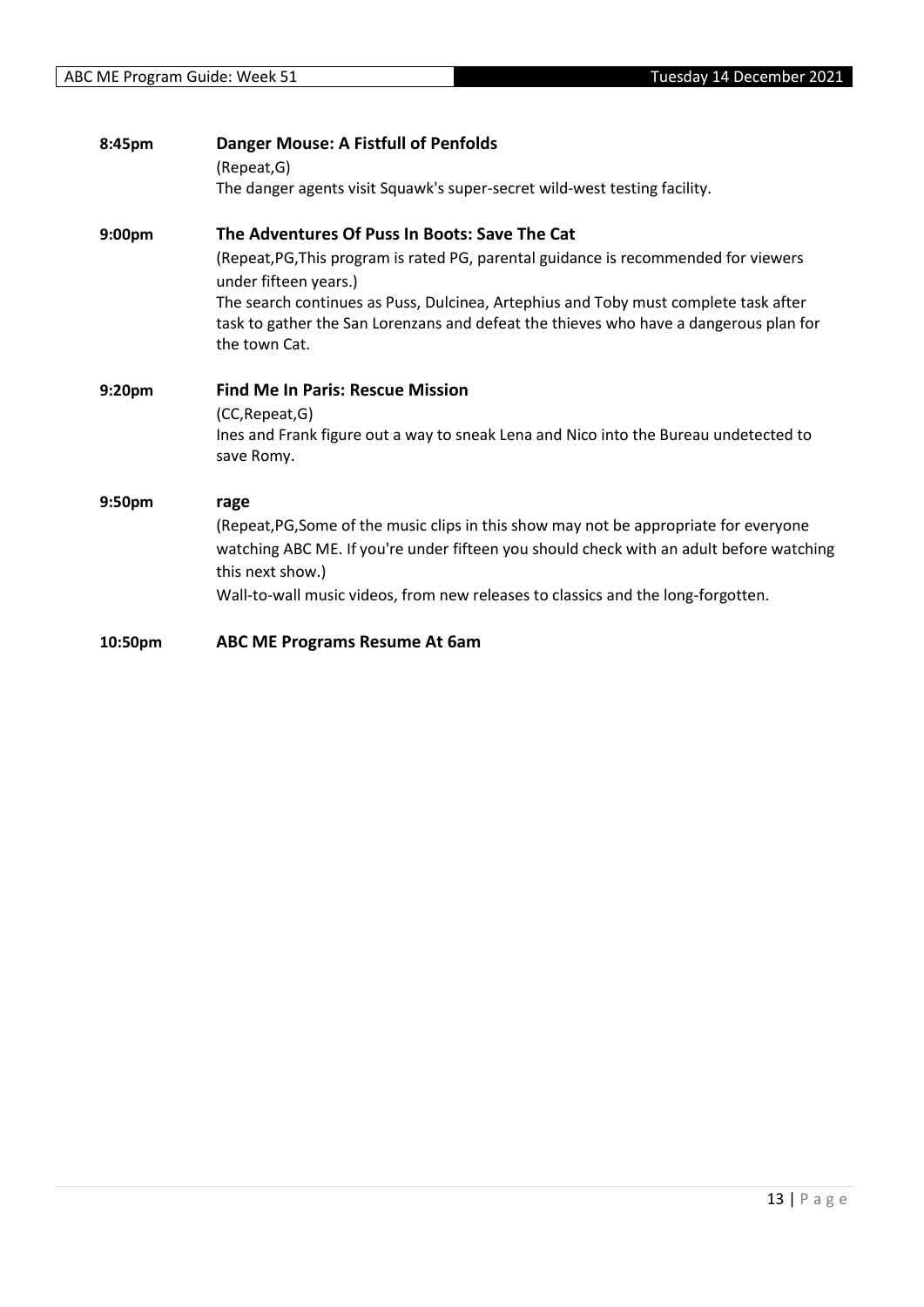## <span id="page-13-0"></span>**Wednesday, 15 December 2021**

| 6:00am  | <b>Supernoobs</b>                                                                       |
|---------|-----------------------------------------------------------------------------------------|
|         | (CC, Repeat, G)                                                                         |
| 6:10am  | <b>Danger Mouse</b>                                                                     |
|         | (Repeat, G)                                                                             |
| 6:25am  | <b>Best Bugs Forever</b>                                                                |
|         | (CC, Repeat, G)                                                                         |
| 6:35am  | <b>Sadie Sparks</b>                                                                     |
|         | (Repeat, G)                                                                             |
| 6:45am  | Kuu Kuu Harajuku                                                                        |
|         | (CC, Repeat, G)                                                                         |
| 7:00am  | <b>Scream Street</b>                                                                    |
|         | (Repeat, G)                                                                             |
| 7:10am  | <b>Dennis And Gnasher Unleashed!</b>                                                    |
|         | (Repeat, G)                                                                             |
| 7:20am  | Dorg Van Dango                                                                          |
|         | (CC,G)                                                                                  |
| 7:35am  | <b>Cloudy With A Chance Of Meatballs</b>                                                |
|         | (Repeat, PG, This program is rated PG, parental guidance is recommended for viewers     |
|         | under fifteen years.)                                                                   |
| 7:45am  | <b>Little Big Awesome</b>                                                               |
|         | (CC, Repeat, G)                                                                         |
| 7:55am  | 100% Wolf: Legend Of The Moonstone                                                      |
|         | (CC, Repeat, PG, This program is rated PG, parental guidance is recommended for viewers |
|         | under fifteen years.)                                                                   |
| 8:20am  | <b>ITCH</b>                                                                             |
|         | (CC, Repeat, PG, This program is rated PG, parental guidance is recommended for viewers |
|         | under fifteen years.)                                                                   |
| 8:45am  | <b>ITCH</b>                                                                             |
|         | (CC, Repeat, PG, This program is rated PG, parental guidance is recommended for viewers |
|         | under fifteen years.)                                                                   |
| 9:10am  | <b>ITCH</b>                                                                             |
|         | (CC, Repeat, PG, This program is rated PG, parental guidance is recommended for viewers |
|         | under fifteen years.)                                                                   |
| 9:35am  | <b>ITCH</b>                                                                             |
|         | (CC, Repeat, PG, This program is rated PG, parental guidance is recommended for viewers |
|         | under fifteen years.)                                                                   |
| 10:00am | <b>ITCH</b>                                                                             |
|         | (CC, Repeat, PG, This program is rated PG, parental guidance is recommended for viewers |
|         | under fifteen years.)                                                                   |
| 10:25am | <b>ITCH</b>                                                                             |
|         | (CC, Repeat, PG, This program is rated PG, parental guidance is recommended for viewers |
|         | under fifteen years.)                                                                   |
|         |                                                                                         |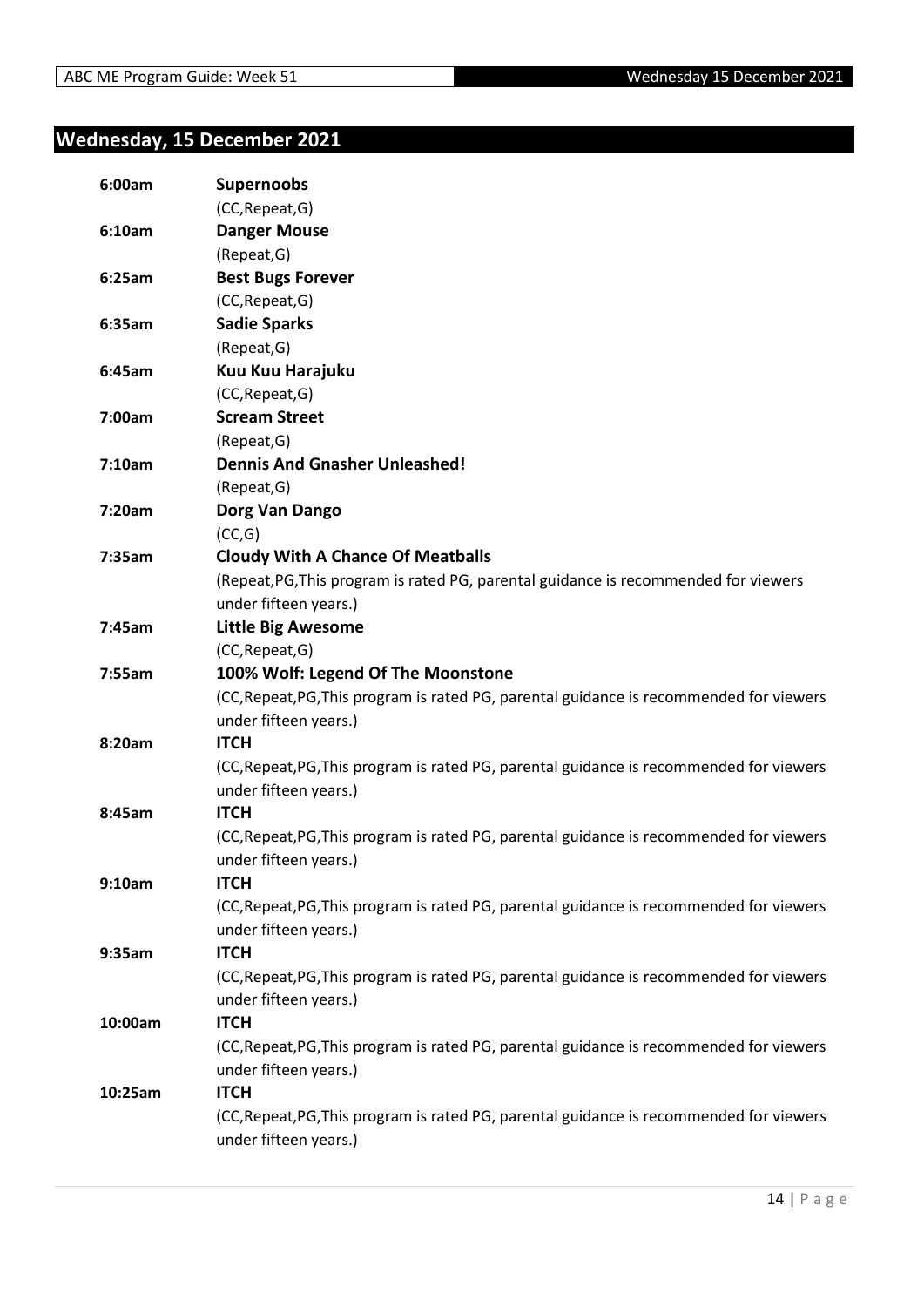| 10:50am            | <b>ITCH</b>                                                                              |
|--------------------|------------------------------------------------------------------------------------------|
|                    | (CC, Repeat, PG, This program is rated PG, parental guidance is recommended for viewers  |
|                    | under fifteen years.)                                                                    |
| 11:10am            | <b>ITCH</b>                                                                              |
|                    | (CC, Repeat, PG, This program is rated PG, parental guidance is recommended for viewers  |
|                    | under fifteen years.)                                                                    |
| 11:35am            | <b>ITCH</b>                                                                              |
|                    | (CC, Repeat, PG, This program is rated PG, parental guidance is recommended for viewers  |
|                    | under fifteen years.)                                                                    |
| 12:00pm            | <b>ITCH</b>                                                                              |
|                    | (CC, Repeat, PG, This program is rated PG, parental guidance is recommended for viewers  |
|                    | under fifteen years.)                                                                    |
| 12:30pm            | <b>The Penguins Of Madagascar</b>                                                        |
|                    | (CC,AD,Repeat,G)                                                                         |
| 12:50pm            | <b>The Penguins Of Madagascar</b>                                                        |
|                    | (CC,AD,Repeat,G)                                                                         |
| 1:15 <sub>pm</sub> | The Penguins Of Madagascar                                                               |
|                    | (CC,AD,Repeat,G)                                                                         |
| 1:35pm             | The Penguins Of Madagascar                                                               |
|                    | (CC,AD, Repeat, G)                                                                       |
| 2:00 <sub>pm</sub> | <b>The Penguins Of Madagascar</b>                                                        |
|                    | (CC,AD, Repeat, G)                                                                       |
| $2:25$ pm          | The Penguins Of Madagascar                                                               |
|                    | (CC,AD,Repeat,G)                                                                         |
| 2:45pm             | <b>The Penguins Of Madagascar</b>                                                        |
|                    | (CC,AD, Repeat, G)                                                                       |
| 3:10pm             | The Penguins Of Madagascar                                                               |
|                    | (CC,AD,Repeat,G)<br>The Penguins Of Madagascar                                           |
| 3:30pm             | (CC,AD, Repeat, G)                                                                       |
| 3:55pm             | <b>Art Ninja</b>                                                                         |
|                    | (Repeat, G, For some of these craft projects you need an adult's help. Do not try making |
|                    | them on your own.)                                                                       |
| 4:25pm             | <b>Secret Life of Boys: Farther Christmas</b>                                            |
|                    | (CC, Repeat, G)                                                                          |
| 4:30pm             | The Inbestigators                                                                        |
|                    | (CC, Repeat, G)                                                                          |
| 4:45pm             | <b>Odd Squad</b>                                                                         |
|                    |                                                                                          |
| 5:00pm             | <b>Born To Spy</b>                                                                       |
|                    | (CC)                                                                                     |
| 5:30pm             | <b>Miraculous: Tales Of Ladybug And Cat Noir</b>                                         |
|                    | (CC, Repeat, PG, This program is rated PG, parental guidance is recommended for viewers  |
|                    | under fifteen years.)                                                                    |
| 5:50pm             | <b>Total DramaRama</b>                                                                   |
|                    | (CC, Repeat, G)                                                                          |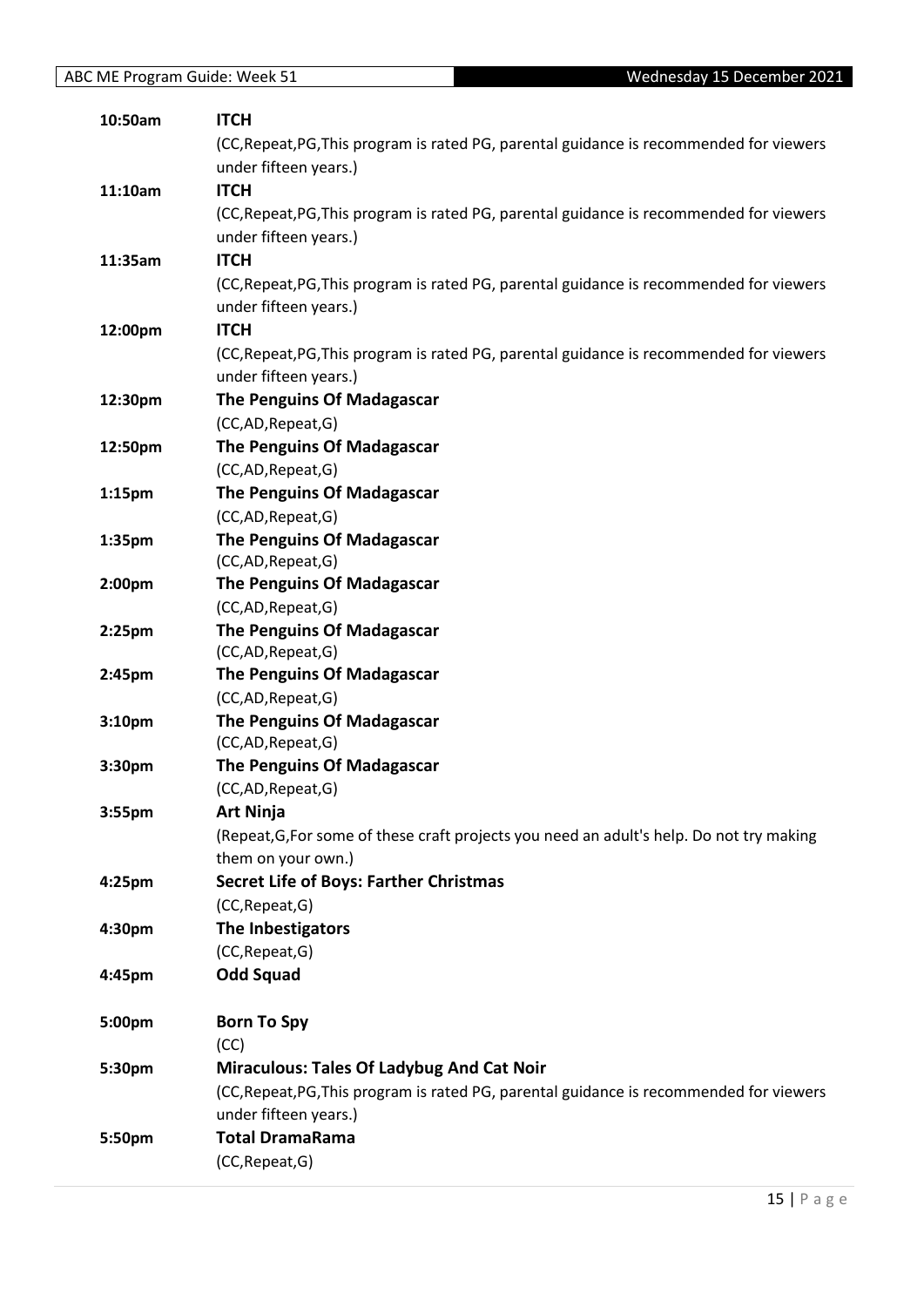| 6:00pm | The Deep: Loki's Castle<br>(CC, Repeat, G)<br>While fighting over Viking treasure, the Nektons take over the Dark Orca. But the pirates<br>in turn take over the Aronnax. Neither side is happy about strangers in their homes! But<br>neither side is willing to back down. |
|--------|------------------------------------------------------------------------------------------------------------------------------------------------------------------------------------------------------------------------------------------------------------------------------|
| 6:25pm | Jandal Burn: Space Pamphlet Boy<br>(CC, Repeat, G)                                                                                                                                                                                                                           |
|        | When Kev gets the hi-score in an arcade game, the glory goes right to his head. Can Puku<br>get her pal back down to earth?                                                                                                                                                  |
| 6:30pm | <b>Operation Ouch!</b>                                                                                                                                                                                                                                                       |
|        | (CC, Repeat, G, This program shows medical procedures. In an emergency ring 000 for<br>help)                                                                                                                                                                                 |
|        | The doctors reveal what lurks inside the plaque bacteria on your teeth; Dr Chris uses a<br>remote control car powered by his own wee and Dr Xand decides to get his Verucca<br>treated!                                                                                      |
| 7:00pm | <b>Horrible Histories: Savage Songs</b>                                                                                                                                                                                                                                      |
|        | (CC, Repeat, PG, This program is rated PG, parental guidance is recommended for viewers<br>under fifteen years.)                                                                                                                                                             |
|        | An episode featuring all your favourite songs from the series. Sing along about his burnt<br>cakes with King Alfred, or Henry VIII's love of reformation!                                                                                                                    |
| 7:30pm | <b>Shaun The Sheep: Save The Tree</b>                                                                                                                                                                                                                                        |
|        | (CC, Repeat, G)                                                                                                                                                                                                                                                              |
|        | The Farmer wants to turn the tree in Shaun's field into firewood. So the Flock must take<br>desperate measures to stop their beloved tree getting the chop.                                                                                                                  |
| 7:35pm | <b>Space Nova: Steam Ship</b>                                                                                                                                                                                                                                                |
|        | (CC, Repeat, G)<br>After the Novas are forced to land on a junk planet for repairs, they come face-to-face                                                                                                                                                                   |
|        | with Old Phil and his dog Calisto. Phil claims that he enjoys solitude and quiet, but he<br>may know more than he is letting on!                                                                                                                                             |
| 8:00pm | The Penguins Of Madagascar: Hello Dollface/Fit To Print<br>(CC,AD, Repeat, G)                                                                                                                                                                                                |
|        | The toy manufacturer of Rico's doll-girlfriend has upgraded their doll line with a voice<br>chip, allowing the dolls to speak. The Penguins are unknowingly photographed while in<br>action and placed on the new Zoo Poster.                                                |
| 8:25pm | The Legend Of Korra: Civil Wars (Part 1)                                                                                                                                                                                                                                     |
|        | (CC, Repeat, PG, This program is rated PG, parental guidance is recommended for viewers<br>under fifteen years.)                                                                                                                                                             |
|        | Book Two - Spirits, Chapter Three: While tensions flare between the Northern and<br>Southern Water Tribes, Korra struggles to remain neutral.                                                                                                                                |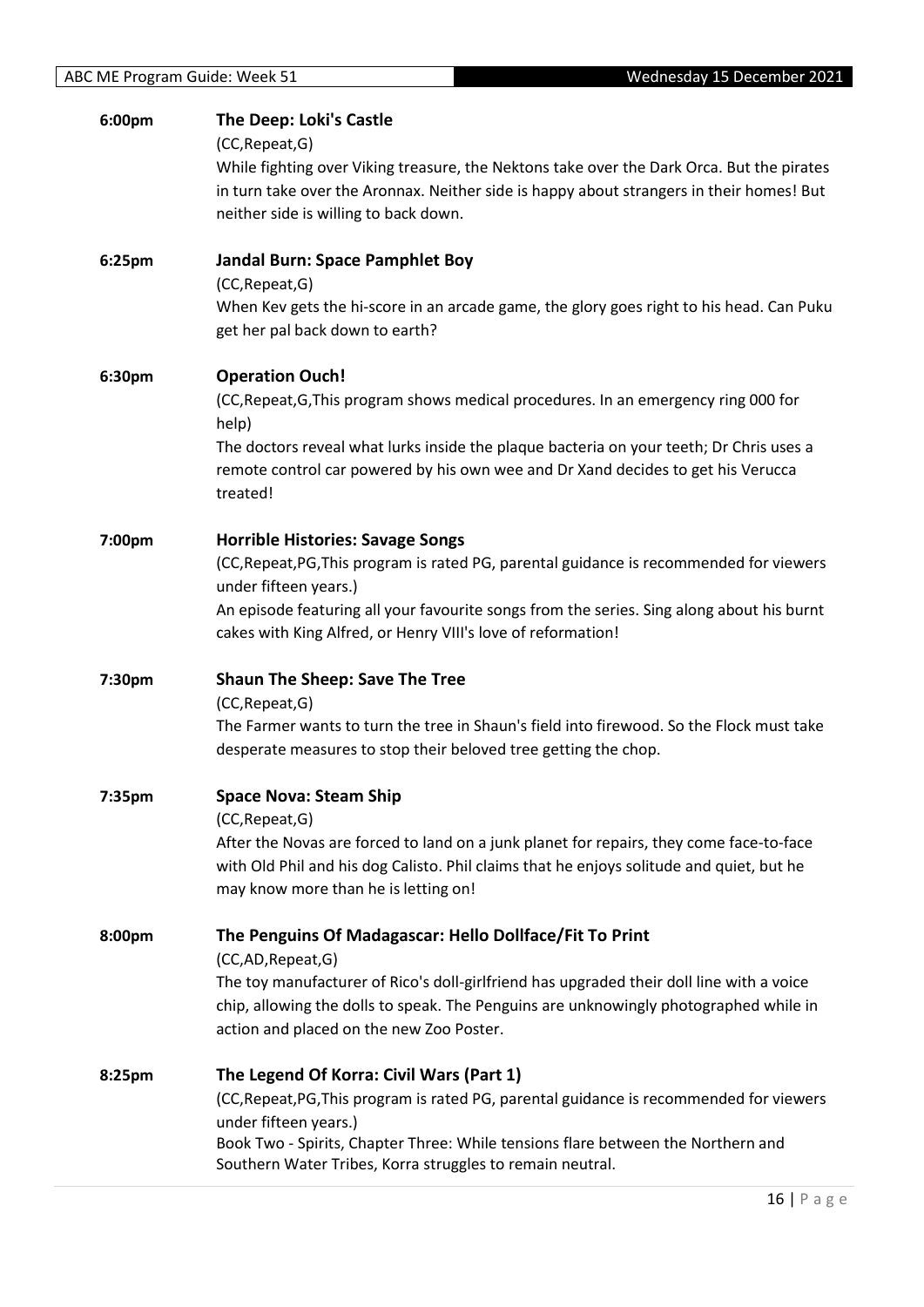| 8:45pm  | <b>Danger Mouse: Daylight Savings Crime</b><br>(Repeat, G)                                                                                                                                                         |
|---------|--------------------------------------------------------------------------------------------------------------------------------------------------------------------------------------------------------------------|
|         | Danger Mouse and Penfold are celebrating another noisy victory, gleefully ringing Big<br>Ben's bell when an over-excited Penfold falls, pushing the clock hand forward, causing<br>the sun to go down prematurely. |
| 9:00pm  | The Adventures Of Puss In Boots: Lost and Foundlings                                                                                                                                                               |
|         | (Repeat, PG, This program is rated PG, parental guidance is recommended for viewers<br>under fifteen years.)                                                                                                       |
|         | When the Duchess comes to town declaring that she is ready to start a family, the<br>Orphans have a competition to see who will be the lucky adoptee.                                                              |
| 9:20pm  | <b>Find Me In Paris: Video Undercover</b>                                                                                                                                                                          |
|         | (CC, Repeat, G)                                                                                                                                                                                                    |
|         | Romy and Lena are in trouble for missing curfew. With Company auditions fast<br>approaching, Jeff offers to help relax the crew with some hip-hop dancing.                                                         |
| 9:50pm  | rage                                                                                                                                                                                                               |
|         | (Repeat, PG, Some of the music clips in this show may not be appropriate for everyone                                                                                                                              |
|         | watching ABC ME. If you're under fifteen you should check with an adult before watching<br>this next show.)                                                                                                        |
|         | Wall-to-wall music videos, from new releases to classics and the long-forgotten.                                                                                                                                   |
| 10:50pm | <b>ABC ME Programs Resume At 6am</b>                                                                                                                                                                               |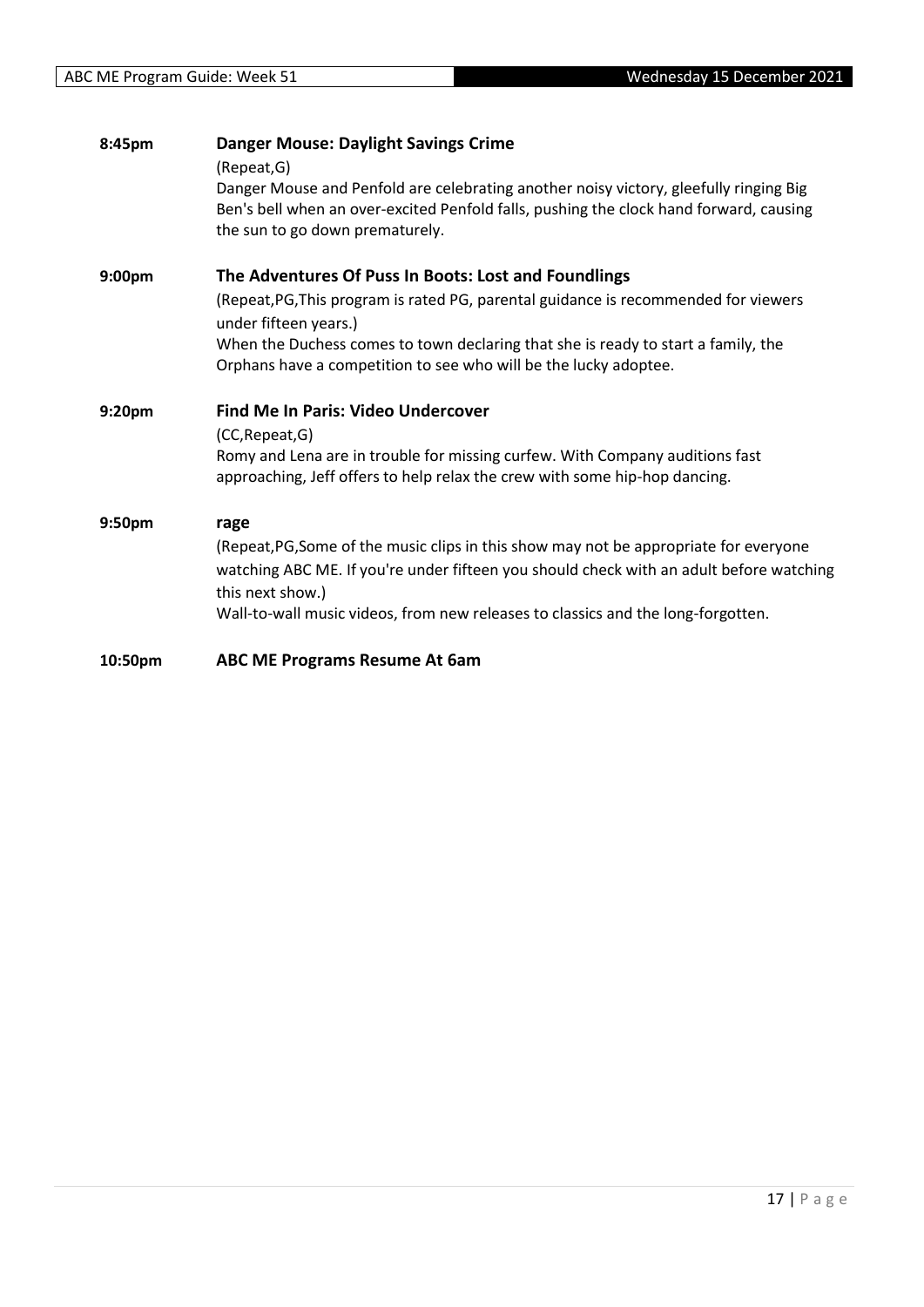## <span id="page-17-0"></span>**Thursday, 16 December 2021**

| 6:00am  | <b>Supernoobs</b>                                                                       |
|---------|-----------------------------------------------------------------------------------------|
|         | (CC, Repeat, G)                                                                         |
| 6:10am  | <b>Danger Mouse</b>                                                                     |
|         | (Repeat, G)                                                                             |
| 6:25am  | <b>Best Bugs Forever</b>                                                                |
|         | (CC, Repeat, G)                                                                         |
| 6:35am  | <b>Sadie Sparks</b>                                                                     |
|         | (Repeat, G)                                                                             |
| 6:45am  | Kuu Kuu Harajuku                                                                        |
|         | (Repeat, G)                                                                             |
| 7:00am  | <b>Scream Street</b>                                                                    |
|         | (Repeat, G)                                                                             |
| 7:10am  | <b>Dennis And Gnasher Unleashed!</b>                                                    |
|         | (Repeat, G)                                                                             |
| 7:20am  | Dorg Van Dango                                                                          |
|         | (CC,G)                                                                                  |
| 7:35am  | <b>Cloudy With A Chance Of Meatballs</b>                                                |
|         | (Repeat, G)                                                                             |
| 7:45am  | <b>Little Big Awesome</b>                                                               |
|         | (CC, Repeat, G)                                                                         |
| 7:55am  | 100% Wolf: Legend Of The Moonstone                                                      |
|         | (CC, Repeat, G)                                                                         |
| 8:20am  | <b>Kung Fu Panda: Legends Of Awesomeness</b>                                            |
|         | (CC, Repeat, G)                                                                         |
| 8:45am  | <b>Kung Fu Panda: Legends Of Awesomeness</b>                                            |
|         | (CC, Repeat, G)                                                                         |
| 9:10am  | <b>Kung Fu Panda: Legends Of Awesomeness</b>                                            |
|         | (CC, Repeat, G)                                                                         |
| 9:30am  | <b>Kung Fu Panda: Legends Of Awesomeness</b>                                            |
|         | (CC, Repeat, G)                                                                         |
| 9:55am  | <b>Kung Fu Panda: Legends Of Awesomeness</b>                                            |
|         | (CC, Repeat, G)                                                                         |
| 10:20am | <b>Kung Fu Panda: Legends Of Awesomeness</b>                                            |
|         | (CC, Repeat, G)                                                                         |
| 10:40am | <b>Kung Fu Panda: Legends Of Awesomeness</b>                                            |
|         | (CC, Repeat, PG, This program is rated PG, parental guidance is recommended for viewers |
|         | under fifteen years.)                                                                   |
| 11:05am | <b>Kung Fu Panda: Legends Of Awesomeness</b>                                            |
|         | (CC, Repeat, G)                                                                         |
| 11:30am | <b>Kung Fu Panda: Legends Of Awesomeness</b>                                            |
|         | (CC, Repeat, G)                                                                         |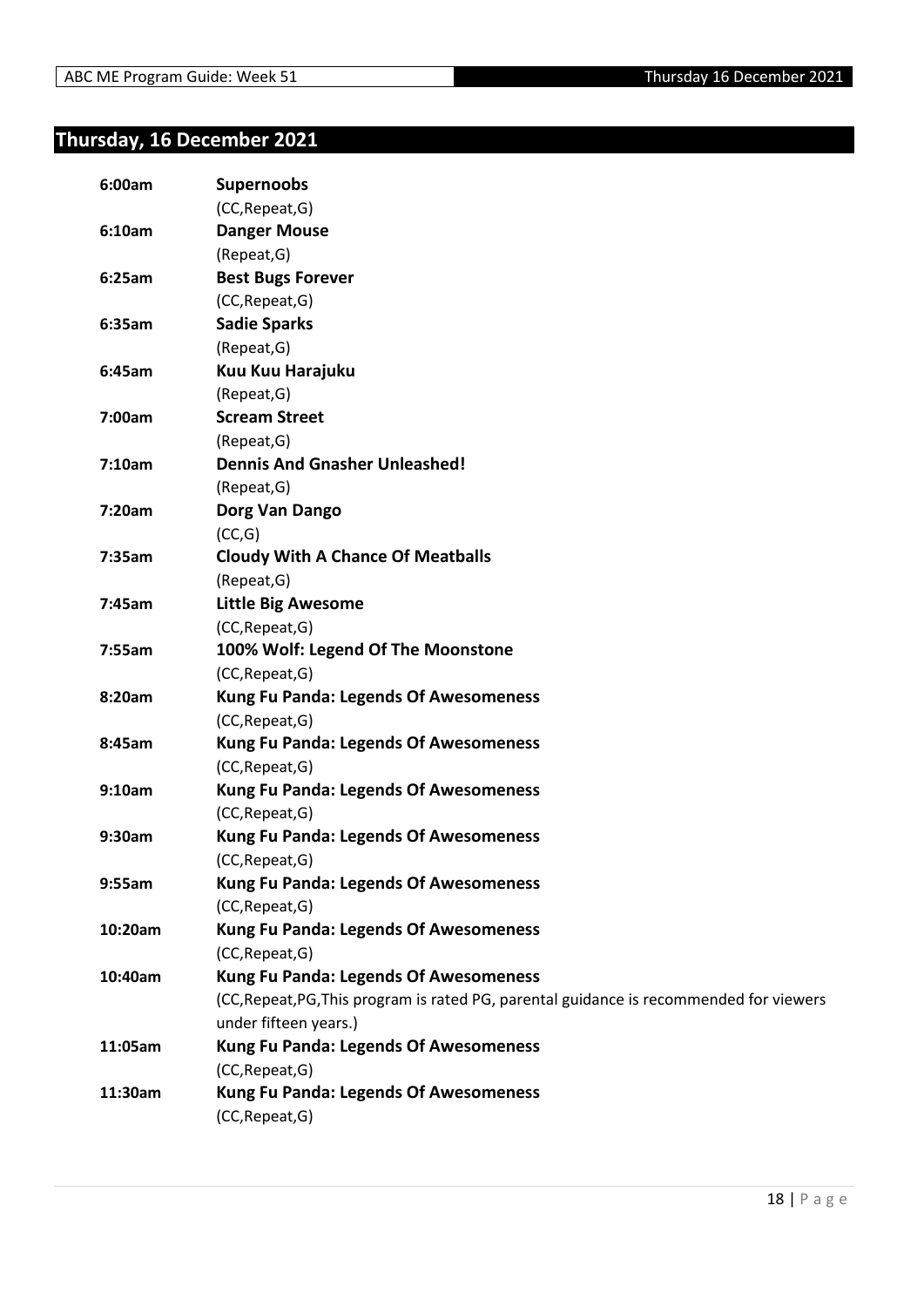| 11:55am | <b>Kung Fu Panda: Legends Of Awesomeness</b>                                             |
|---------|------------------------------------------------------------------------------------------|
|         | (CC, Repeat, PG, This program is rated PG, parental guidance is recommended for viewers  |
|         | under fifteen years.)                                                                    |
| 12:15pm | <b>Kung Fu Panda: Legends Of Awesomeness</b>                                             |
|         | (Repeat, G)                                                                              |
| 12:40pm | <b>ITCH</b>                                                                              |
|         | (CC, Repeat, PG, This program is rated PG, parental guidance is recommended for viewers  |
|         | under fifteen years.)                                                                    |
| 1:05pm  | <b>ITCH</b>                                                                              |
|         | (CC, Repeat, PG, This program is rated PG, parental guidance is recommended for viewers  |
|         | under fifteen years.)                                                                    |
| 1:30pm  | <b>ITCH</b>                                                                              |
|         | (CC, Repeat, PG, This program is rated PG, parental guidance is recommended for viewers  |
|         | under fifteen years.)                                                                    |
| 1:55pm  | <b>ITCH</b>                                                                              |
|         | (CC, Repeat, G)                                                                          |
| 2:20pm  | <b>ITCH</b>                                                                              |
|         | (CC, Repeat, G)                                                                          |
| 2:45pm  | <b>ITCH</b>                                                                              |
|         | (CC, Repeat, G)                                                                          |
| 3:05pm  | <b>ITCH</b>                                                                              |
|         | (CC, Repeat, G)                                                                          |
| 3:30pm  | <b>ITCH</b>                                                                              |
|         | (CC, Repeat, G)                                                                          |
| 3:55pm  | <b>Art Ninja</b>                                                                         |
|         | (Repeat, G, For some of these craft projects you need an adult's help. Do not try making |
|         | them on your own.)                                                                       |
| 4:25pm  | <b>Secret Life of Boys: Farther Christmas</b>                                            |
|         | (CC, Repeat, G)                                                                          |
| 4:30pm  | The Inbestigators                                                                        |
|         | (CC, Repeat, G)                                                                          |
| 4:45pm  | <b>Odd Squad</b>                                                                         |
|         |                                                                                          |
| 5:00pm  | <b>Born To Spy</b><br>(CC)                                                               |
| 5:30pm  | <b>Miraculous: Tales Of Ladybug And Cat Noir</b>                                         |
|         | (CC, Repeat, PG, This program is rated PG, parental guidance is recommended for viewers  |
|         | under fifteen years.)                                                                    |
| 5:50pm  | <b>Total DramaRama</b>                                                                   |
|         | (CC, Repeat, G)                                                                          |
|         |                                                                                          |
| 6:00pm  | <b>The Deep: Tartaruga</b>                                                               |
|         | (CC, Repeat, G)                                                                          |
|         | The Nektons explore a floating island and find the final piece of the Ephemychron in a   |
|         | cave. When Ant assembles it, it works! Perhaps now they can find Lemuria! But why is     |
|         | this island moving? What is its terrible secret?                                         |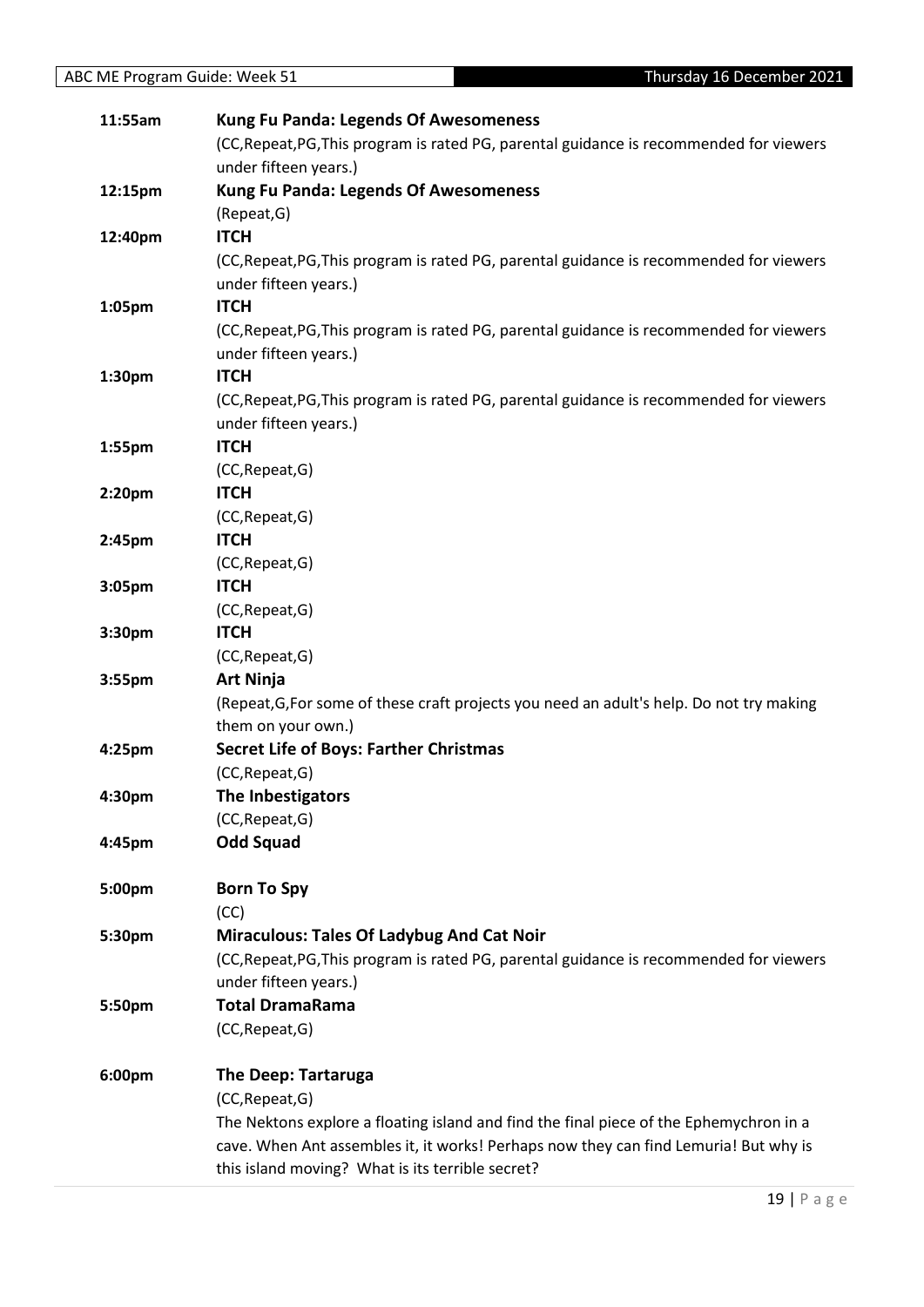| 6:25pm | <b>Jandal Burn: Troll-Lol-Lol</b><br>(CC, Repeat, G)<br>Kev and Puku track down an internet troll, only to discover that she's an actual, real life                                                                               |
|--------|-----------------------------------------------------------------------------------------------------------------------------------------------------------------------------------------------------------------------------------|
|        | troll. And she wants to be friends!                                                                                                                                                                                               |
| 6:30pm | <b>Operation Ouch!</b>                                                                                                                                                                                                            |
|        | (CC, Repeat, G, This program shows medical procedures. In an emergency ring 000 for<br>help)                                                                                                                                      |
|        | Dr Chris and Dr Xand meet Larry, the vomiting robot; show you the power of puke and Dr<br>Xand goes on an urgent emergency night-time mission on a motorbike to deliver blood<br>to a hospital.                                   |
| 7:00pm | Horrible Histories: Queen Vic's Home Vids<br>(CC, Repeat, G)                                                                                                                                                                      |
|        | Victorian Fake News, Paparazzi, and camera men strapped to the front of moving trains,<br>Queen Victoria shows you how her subjects invented and became obsessed with films!                                                      |
| 7:30pm | <b>Shaun The Sheep: Shaun The Farmer</b>                                                                                                                                                                                          |
|        | (CC, Repeat, G)<br>The Farmer is sick in bed, so, with Bitzer playing nurse-maid, it's down to Shaun to                                                                                                                           |
|        | handle the daily chores around the farm - with disastrous results.                                                                                                                                                                |
| 7:35pm | <b>Space Nova: Grafter</b><br>(CC, Repeat, G)                                                                                                                                                                                     |
|        | Sol attempts to win the science fair by sabotaging all the other projects including Jet and<br>Adelaide's half plant, half animal. But Sol's actions cause chaos and reveal an alien may<br>have been to Luna Port!               |
| 8:00pm | The Penguins Of Madagascar: Operation Cooties/Driven To The Brink<br>(CC,AD, Repeat, G)                                                                                                                                           |
|        | King Julien observes children chasing each other, calling out "cooties". / When Rico<br>crashes the Penguins car and rebuilds it himself, it becomes "possessed" and targets                                                      |
|        | Rico.                                                                                                                                                                                                                             |
| 8:25pm | The Legend Of Korra: Civil Wars (Part 2)<br>(CC, Repeat, G)                                                                                                                                                                       |
|        | Book Two - Spirits, Chapter Four: When Korra's parents are wrongfully arrested, Korra<br>fights for their freedom.                                                                                                                |
| 8:45pm | <b>Danger Mouse: The Law of Beverages</b><br>(Repeat, G)                                                                                                                                                                          |
|        | Baron Greenback brews a plot to steal every beverage on the planet, mix them all<br>together, making an un-drinkable sludge. By depriving the population of their much-<br>needed drinks break, he'll cause worldwide exhaustion. |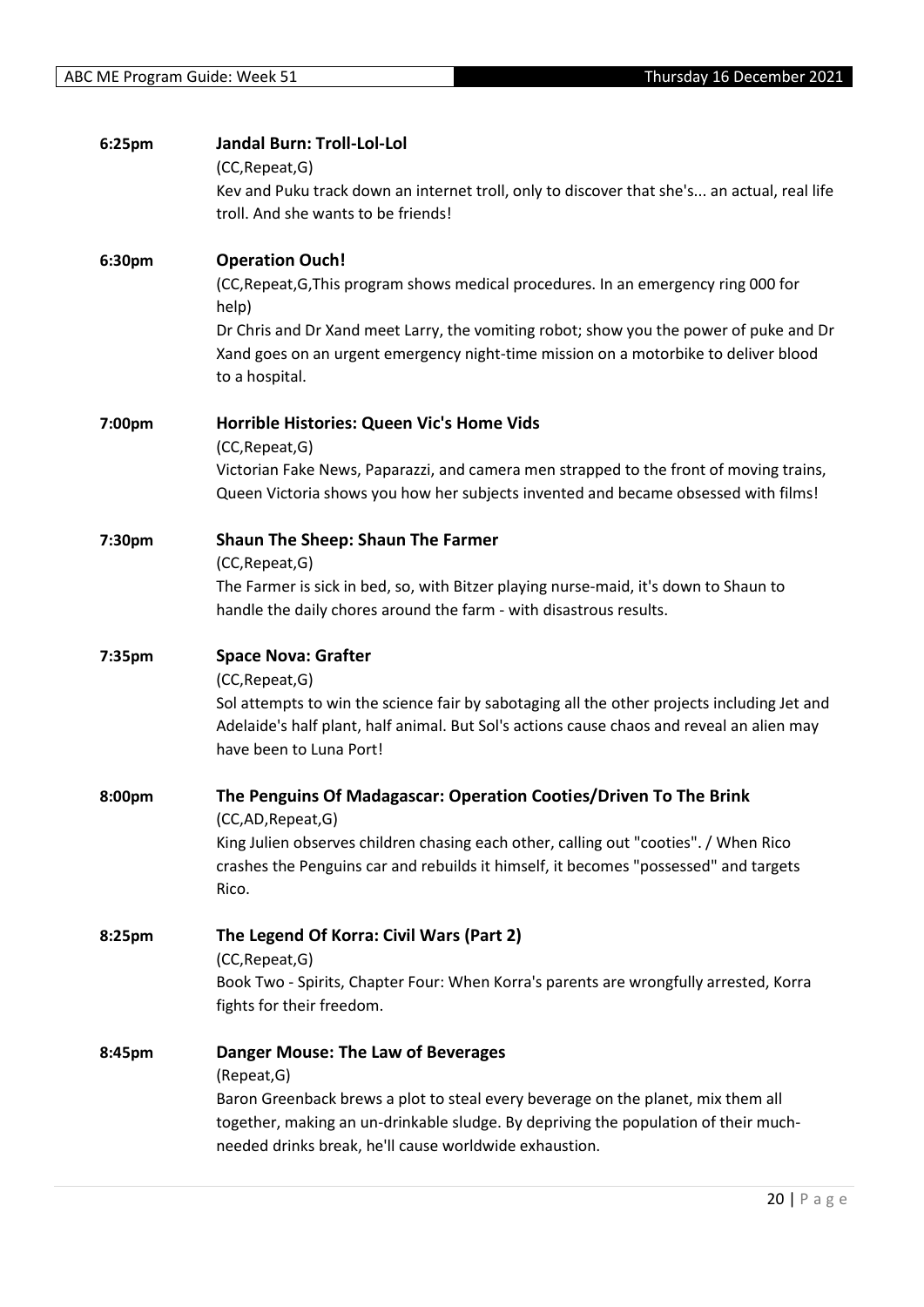| 9:00 <sub>pm</sub> | The Adventures Of Puss In Boots: The Scarlet Panther                                                                                                 |  |
|--------------------|------------------------------------------------------------------------------------------------------------------------------------------------------|--|
|                    | (Repeat, PG, This program is rated PG, parental guidance is recommended for viewers<br>under fifteen years.)                                         |  |
|                    | When the feared Scarlet Panther comes to town, Puss is forced to give up his boots and<br>must wear laid-back slippers which change his personality. |  |
| 9:20 <sub>pm</sub> | <b>Find Me In Paris: Time to Train</b>                                                                                                               |  |
|                    | (CC, Repeat, G)                                                                                                                                      |  |
|                    | Nico trains the Heirs for their upcoming time fight with the Time Bureau. Lena, Henri and                                                            |  |
|                    | Frank all learn how to use the special power each of their timepieces possess.                                                                       |  |
| 9:50 <sub>pm</sub> | rage: Guest Programmer                                                                                                                               |  |
|                    | (Repeat, PG, Some of the music clips in this show may not be appropriate for everyone                                                                |  |
|                    | watching ABC ME. If you're under fifteen you should check with an adult before watching<br>this next show.)                                          |  |
|                    | Wall-to-wall music videos, from new releases to classics and the long-forgotten.                                                                     |  |
| 10:50pm            | <b>ABC ME Programs Resume At 6am</b>                                                                                                                 |  |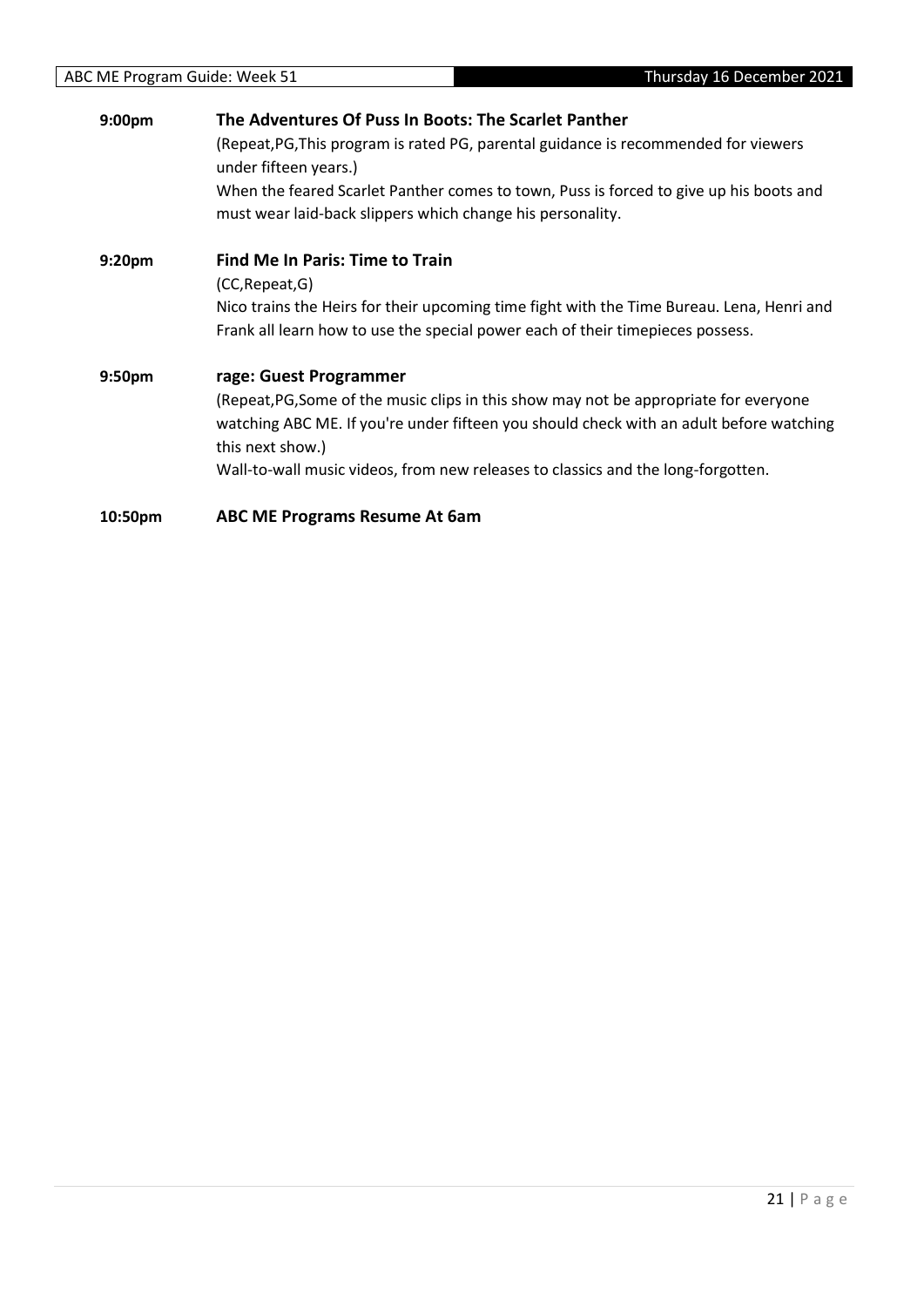## <span id="page-21-0"></span>**Friday, 17 December 2021**

| 6:00am  | <b>Supernoobs</b>                        |
|---------|------------------------------------------|
|         | (CC, Repeat, G)                          |
| 6:10am  | <b>Danger Mouse</b>                      |
|         | (Repeat, G)                              |
| 6:25am  | <b>Best Bugs Forever</b>                 |
|         | (CC, Repeat, G)                          |
| 6:35am  | <b>Sadie Sparks</b>                      |
|         | (Repeat, G)                              |
| 6:45am  | Kuu Kuu Harajuku                         |
|         | (Repeat, G)                              |
| 7:00am  | <b>Scream Street</b>                     |
|         | (Repeat, G)                              |
| 7:10am  | <b>Dennis And Gnasher Unleashed!</b>     |
|         | (Repeat, G)                              |
| 7:20am  | Dorg Van Dango                           |
|         | (CC,G)                                   |
| 7:35am  | <b>Cloudy With A Chance Of Meatballs</b> |
|         | (Repeat, G)                              |
| 7:45am  | <b>Little Big Awesome</b>                |
|         | (CC, Repeat, G)                          |
| 7:55am  | 100% Wolf: Legend Of The Moonstone       |
|         | (CC, Repeat, G)                          |
| 8:20am  | <b>Hank Zipzer</b>                       |
|         | (CC, Repeat, G)                          |
| 8:45am  | <b>Hank Zipzer</b>                       |
|         | (CC, Repeat, G)                          |
| 9:15am  | <b>Hank Zipzer</b>                       |
|         | (CC, Repeat, G)                          |
| 9:40am  | <b>Hank Zipzer</b>                       |
|         | (CC, Repeat, G)                          |
| 10:05am | <b>Hank Zipzer</b>                       |
|         | (CC, Repeat, G)                          |
| 10:30am | <b>Hank Zipzer</b>                       |
|         | (CC, Repeat, G)                          |
| 10:55am | <b>Hank Zipzer</b>                       |
|         | (CC, Repeat, G)                          |
| 11:20am | <b>Hank Zipzer</b>                       |
|         | (CC, Repeat, G)                          |
| 11:50am | <b>Hank Zipzer</b>                       |
|         | (CC, Repeat, G)                          |
| 12:15pm | <b>Hank Zipzer</b>                       |
|         | (CC, Repeat, G)                          |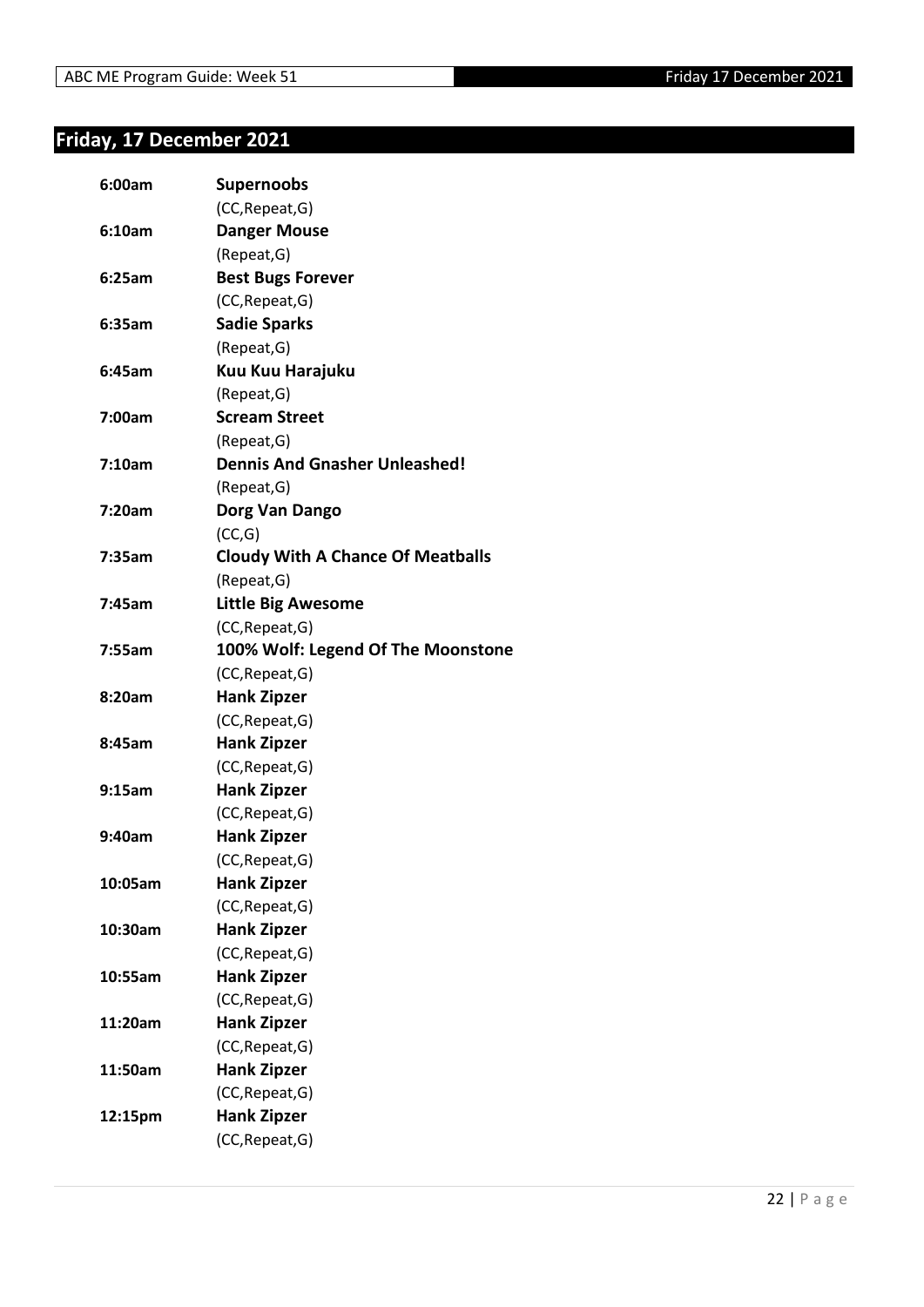| 12:40pm            | 100% Wolf: Legend Of The Moonstone                                                       |
|--------------------|------------------------------------------------------------------------------------------|
|                    | (CC, Repeat, G)                                                                          |
| 1:05pm             | 100% Wolf: Legend Of The Moonstone                                                       |
|                    | (CC, Repeat, G)                                                                          |
| 1:30pm             | 100% Wolf: Legend Of The Moonstone                                                       |
|                    | (CC, Repeat, G)                                                                          |
| 1:55pm             | 100% Wolf: Legend Of The Moonstone                                                       |
|                    | (CC, Repeat, G)                                                                          |
| 2:15 <sub>pm</sub> | 100% Wolf: Legend Of The Moonstone                                                       |
|                    | (CC, Repeat, G)                                                                          |
| 2:40pm             | 100% Wolf: Legend Of The Moonstone                                                       |
|                    | (CC, Repeat, PG, This program is rated PG, parental guidance is recommended for viewers  |
|                    | under fifteen years.)                                                                    |
| 3:05pm             | 100% Wolf: Legend Of The Moonstone                                                       |
|                    | (CC, Repeat, G)                                                                          |
| 3:30pm             | 100% Wolf: Legend Of The Moonstone                                                       |
|                    | (CC, Repeat, G)                                                                          |
| 3:55pm             | <b>Art Ninja</b>                                                                         |
|                    | (Repeat, G, For some of these craft projects you need an adult's help. Do not try making |
|                    | them on your own.)                                                                       |
| 4:25pm             | <b>Secret Life of Boys: Farther Christmas</b>                                            |
|                    | (CC, Repeat, G)                                                                          |
| 4:30pm             | The Inbestigators                                                                        |
|                    | (CC, Repeat, G)                                                                          |
| 4:45pm             | <b>Odd Squad</b>                                                                         |
| 5:00pm             | <b>Born To Spy</b>                                                                       |
|                    | (CC)                                                                                     |
| 5:30pm             | <b>Miraculous: Tales Of Ladybug And Cat Noir</b>                                         |
|                    | (CC, Repeat, PG, This program is rated PG, parental guidance is recommended for viewers  |
|                    | under fifteen years.)                                                                    |
| 5:50pm             | <b>Total DramaRama</b>                                                                   |
|                    | (CC, Repeat, G)                                                                          |
| 6:00pm             | The Deep: From The Stars                                                                 |
|                    | (CC, Repeat, G)                                                                          |
|                    | The Nektons try to stop a fallen satellite's fuel from polluting a marine sanctuary. But |
|                    | someone else is interested in the satellite: Alpheus Benthos, who is intent on finding   |
|                    | Lemuria before them!                                                                     |
| 6:25pm             | <b>Jandal Burn: Very Commercial</b>                                                      |
|                    | (CC, Repeat, G)                                                                          |
|                    | Tony's upset at Tip-Toe Joan's fancy new shoe shop ad. Puku and Kev decide to make an    |
|                    | even better ad for Jandal Burn.                                                          |
|                    |                                                                                          |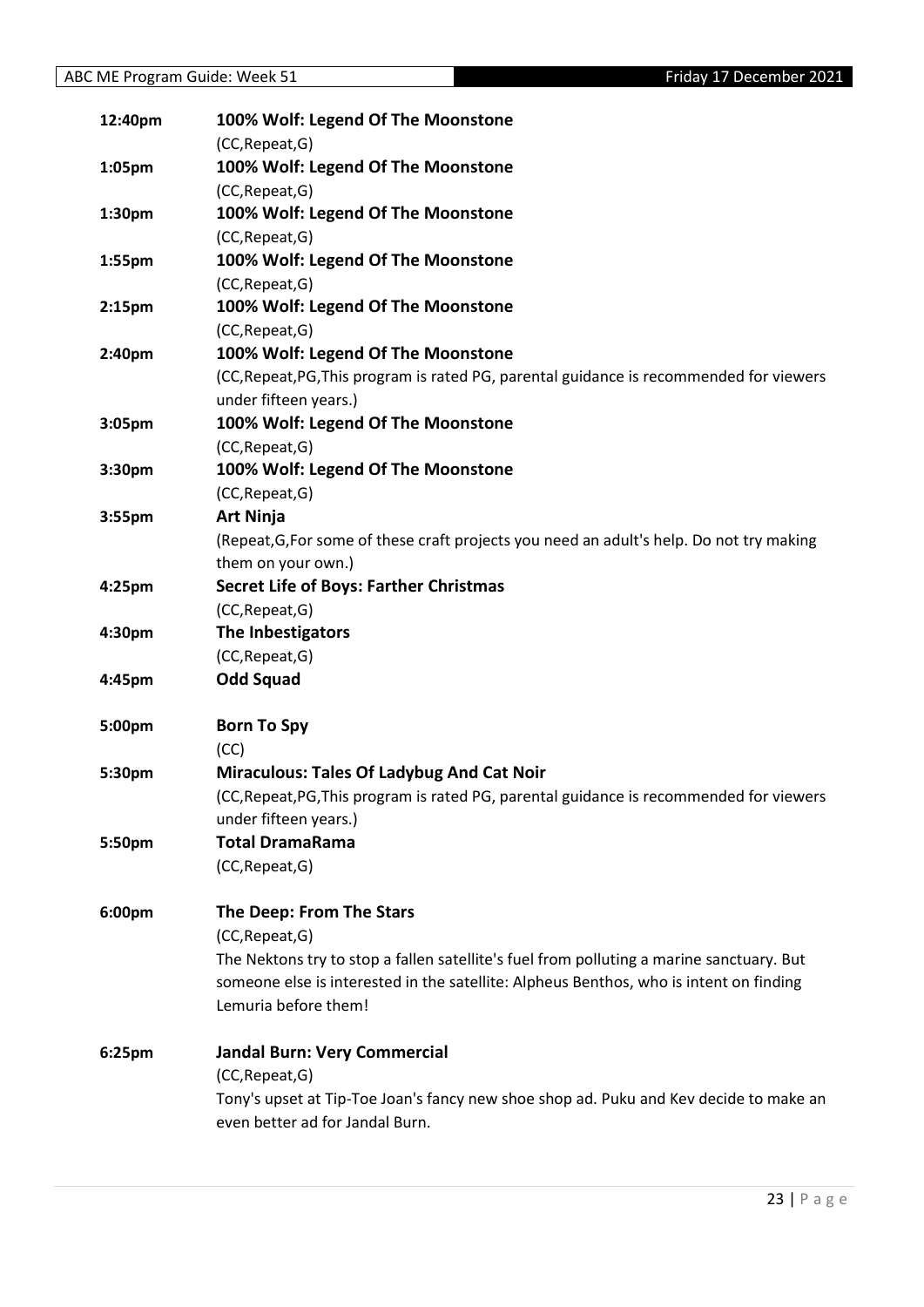## **6:30pm Operation Ouch!**

(CC,Repeat,G,This program shows medical procedures. In an emergency ring 000 for help)

The doctors take a super close up look at how the eye works, and Dr Chris finds out what body fat does. Over in Accidents and Emergency one patient has a mystery rash and another has a bad infection under her fingernail.

## **7:00pm Elliot The Littlest Reindeer**

(G)

Elliot the reindeer lives in a petting zoo that's being sold off while the farm changes its focus to be a reindeer training camp for the North Pole.

## **8:25pm Good Game Spawn Point**

(CC,Repeat)

Good Game Spawn Point is the show for younger gamers, by gamers. Join Rad, Gem and DARREN for the latest game reviews, news and stories from the exciting world of video games!

## **8:45pm Sword Art Online: Grand Quest**

(CC,Repeat,PG,This program is rated PG, parental guidance is recommended for viewers under fifteen years.)

Kirito's determination to save Asuna borders on the insane. His recklessness is stopped when Leafa suddenly logs out.

## **9:10pm Log Horizon**

(CC,Repeat,PG,This program is rated PG, parental guidance is recommended for viewers under fifteen years.)

Elder Tales has become a global phenomenon, immersing millions of players in its online fantasy world. However, something goes wrong with the twelfth expansion pack.

## **9:35pm K-On!: Christmas!**

(CC,Repeat,PG,This program is classified PG, and parental guidance is recommended for viewers under fifteen years. It includes themes for a teenage audience.) Ritsu decides to hold a Christmas party for the club. And while her initial plans to hold it at Tsumugi's house fails, they eventually decide to have it at Yui's house, and also invite her friend, Nodoka Manabe.

#### **10:00pm ABC ME Programs Resume At 6am**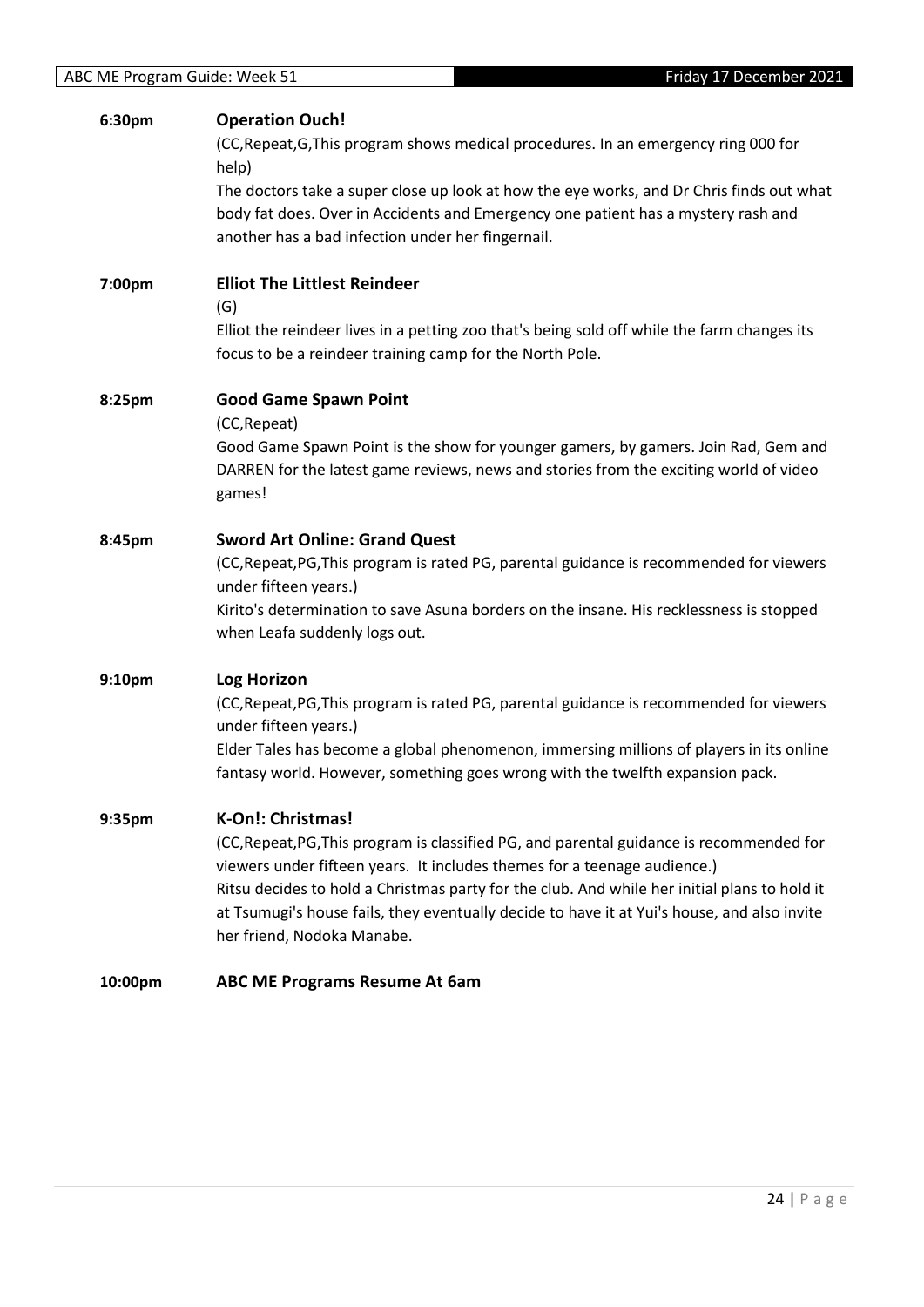# <span id="page-24-0"></span>**Saturday, 18 December 2021**

| 6:00am  | <b>Supernoobs</b>                                                                       |
|---------|-----------------------------------------------------------------------------------------|
|         | (CC, Repeat, G)                                                                         |
| 6:10am  | <b>Danger Mouse</b>                                                                     |
|         | (Repeat, G)                                                                             |
| 6:25am  | <b>Best Bugs Forever</b>                                                                |
|         | (CC, Repeat, G)                                                                         |
| 6:35am  | <b>Sadie Sparks</b>                                                                     |
|         | (Repeat, G)                                                                             |
| 6:45am  | Kuu Kuu Harajuku                                                                        |
|         | (Repeat, G)                                                                             |
| 7:00am  | <b>Scream Street</b>                                                                    |
|         | (Repeat, G)                                                                             |
| 7:10am  | <b>Dennis And Gnasher Unleashed!</b>                                                    |
|         | (Repeat, G)                                                                             |
| 7:20am  | Dorg Van Dango                                                                          |
|         | (CC,G)                                                                                  |
| 7:35am  | <b>Cloudy With A Chance Of Meatballs</b>                                                |
|         | (Repeat, G)                                                                             |
| 7:45am  | <b>Little Big Awesome</b>                                                               |
|         | (CC, Repeat, G)                                                                         |
| 7:55am  | 100% Wolf: Legend Of The Moonstone                                                      |
|         | (CC, Repeat, PG, This program is rated PG, parental guidance is recommended for viewers |
|         | under fifteen years.)                                                                   |
| 8:20am  | <b>The Penguins Of Madagascar</b>                                                       |
|         | (CC,AD,Repeat,G)                                                                        |
| 8:45am  | <b>Kong: King Of The Apes</b>                                                           |
|         | (CC, Repeat, PG, This program is rated PG, parental guidance is recommended for viewers |
|         | under fifteen years.)                                                                   |
| 9:05am  | <b>Good Game Spawn Point</b>                                                            |
|         | (CC)Final                                                                               |
| 9:25am  | <b>Miraculous: Tales Of Ladybug And Cat Noir</b>                                        |
|         | (CC, Repeat, G)                                                                         |
| 9:50am  | <b>Holly Hobbie</b>                                                                     |
|         | (Repeat, PG, This program is rated PG, parental guidance is recommended for viewers     |
|         | under fifteen years.)                                                                   |
| 10:15am | <b>Ace My Space</b>                                                                     |
|         | (CC, Repeat, G, For some of these craft projects you need an adult's help. Do not try   |
|         | making them on your own.)                                                               |
| 10:40am | <b>The Next Step</b>                                                                    |
|         | (CC, Repeat, G)                                                                         |
| 11:05am | So Awkward                                                                              |
|         | (CC, Repeat, G)                                                                         |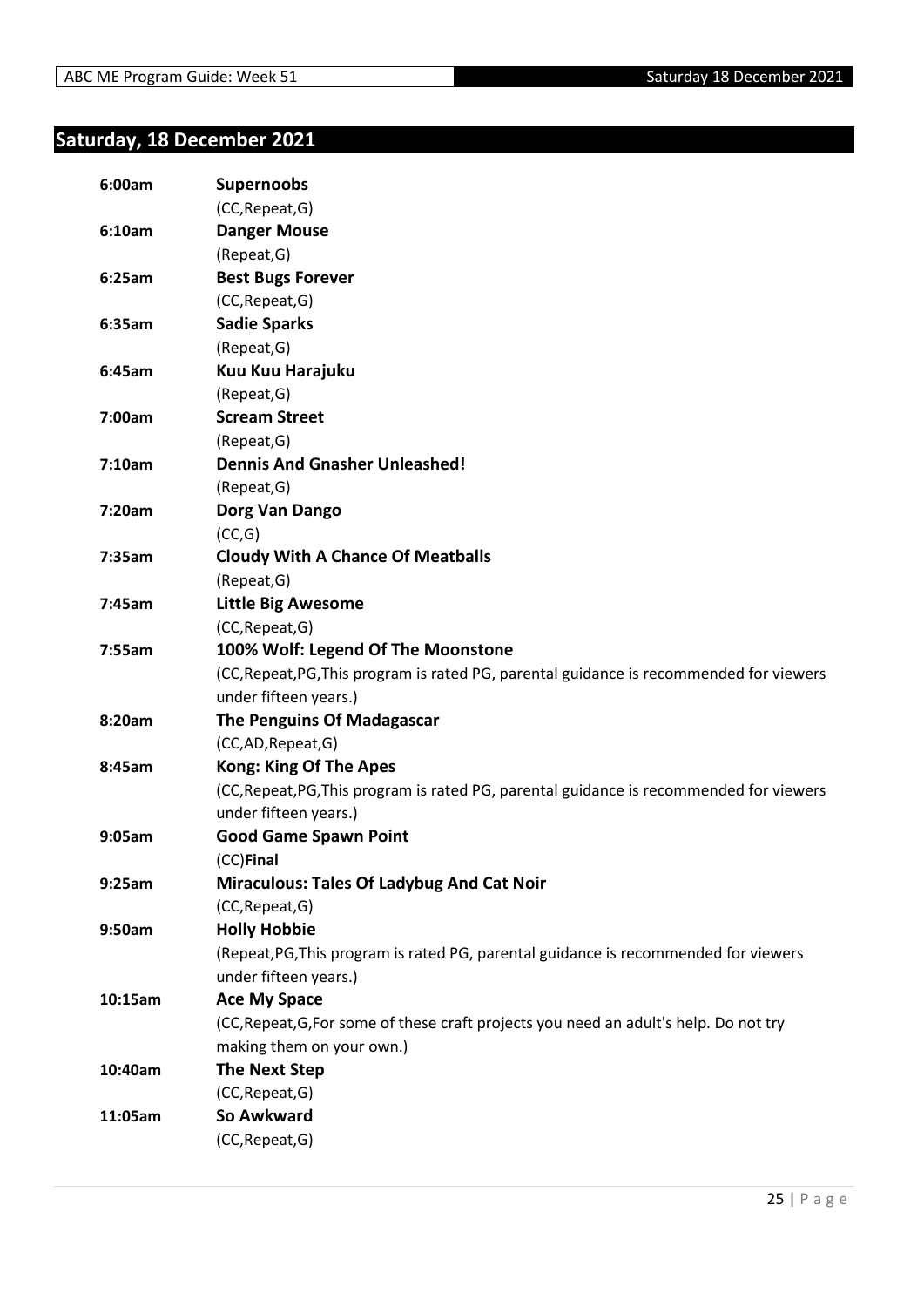| 11:35am            | <b>Project Planet</b>                                                                      |
|--------------------|--------------------------------------------------------------------------------------------|
|                    | (CC, Repeat, G, For some of these activities you need to ask for an adult's permission. Do |
|                    | not try doing them on your own.)                                                           |
| 12:00pm            | <b>ITCH</b>                                                                                |
|                    | (CC, Repeat, PG, This program is rated PG, parental guidance is recommended for viewers    |
|                    | under fifteen years.)                                                                      |
| 12:25pm            | <b>ITCH</b>                                                                                |
|                    | (CC, Repeat, PG, This program is rated PG, parental guidance is recommended for viewers    |
|                    | under fifteen years.)                                                                      |
| 12:50pm            | Are You Tougher Than Your Ancestors?                                                       |
|                    | (CC, Repeat, G)                                                                            |
| 1:15 <sub>pm</sub> | Are You Tougher Than Your Ancestors?                                                       |
|                    | (CC, Repeat, G)                                                                            |
| 1:40pm             | Are You Tougher Than Your Ancestors?                                                       |
|                    | (CC, Repeat, G, For some of these activities you need to ask for an adult's permission. Do |
|                    | not try doing them on your own.)                                                           |
| 2:05pm             | Are You Tougher Than Your Ancestors?                                                       |
|                    | (CC, Repeat, G)                                                                            |
| $2:25$ pm          | <b>Play Your Pets Right</b>                                                                |
|                    | (CC, Repeat, G)                                                                            |
| 2:40pm             | <b>Log Horizon</b>                                                                         |
|                    | (CC,PG, This program is rated PG, parental guidance is recommended for viewers under       |
|                    | fifteen years.)                                                                            |
| 3:10pm             | <b>Sailor Moon Crystal</b>                                                                 |
|                    | (CC, Repeat, PG, This program is rated PG, parental guidance is recommended for viewers    |
|                    | under fifteen years.)                                                                      |
| 3:30pm             | <b>Voltron: Legendary Defender</b>                                                         |
|                    | (Repeat, PG, This program is rated PG, parental guidance is recommended for viewers        |
|                    | under fifteen years.)                                                                      |
| 3:55pm             | <b>Art Ninja</b>                                                                           |
|                    | (Repeat, G, For some of these craft projects you need an adult's help. Do not try making   |
|                    | them on your own.)                                                                         |
| 4:25pm             | <b>Secret Life of Boys: Farther Christmas</b>                                              |
|                    | (CC, Repeat, G)                                                                            |
| 4:30pm             | The Inbestigators                                                                          |
|                    | (CC, Repeat, G)                                                                            |
| 4:45pm             | <b>Odd Squad</b>                                                                           |
| 5:00pm             | <b>Born To Spy</b>                                                                         |
|                    | (CC)                                                                                       |
| 5:30pm             | <b>Miraculous: Tales Of Ladybug And Cat Noir</b>                                           |
|                    | (CC, Repeat, G)                                                                            |
| 5:50pm             | <b>Total DramaRama</b>                                                                     |
|                    | (CC, Repeat, G)                                                                            |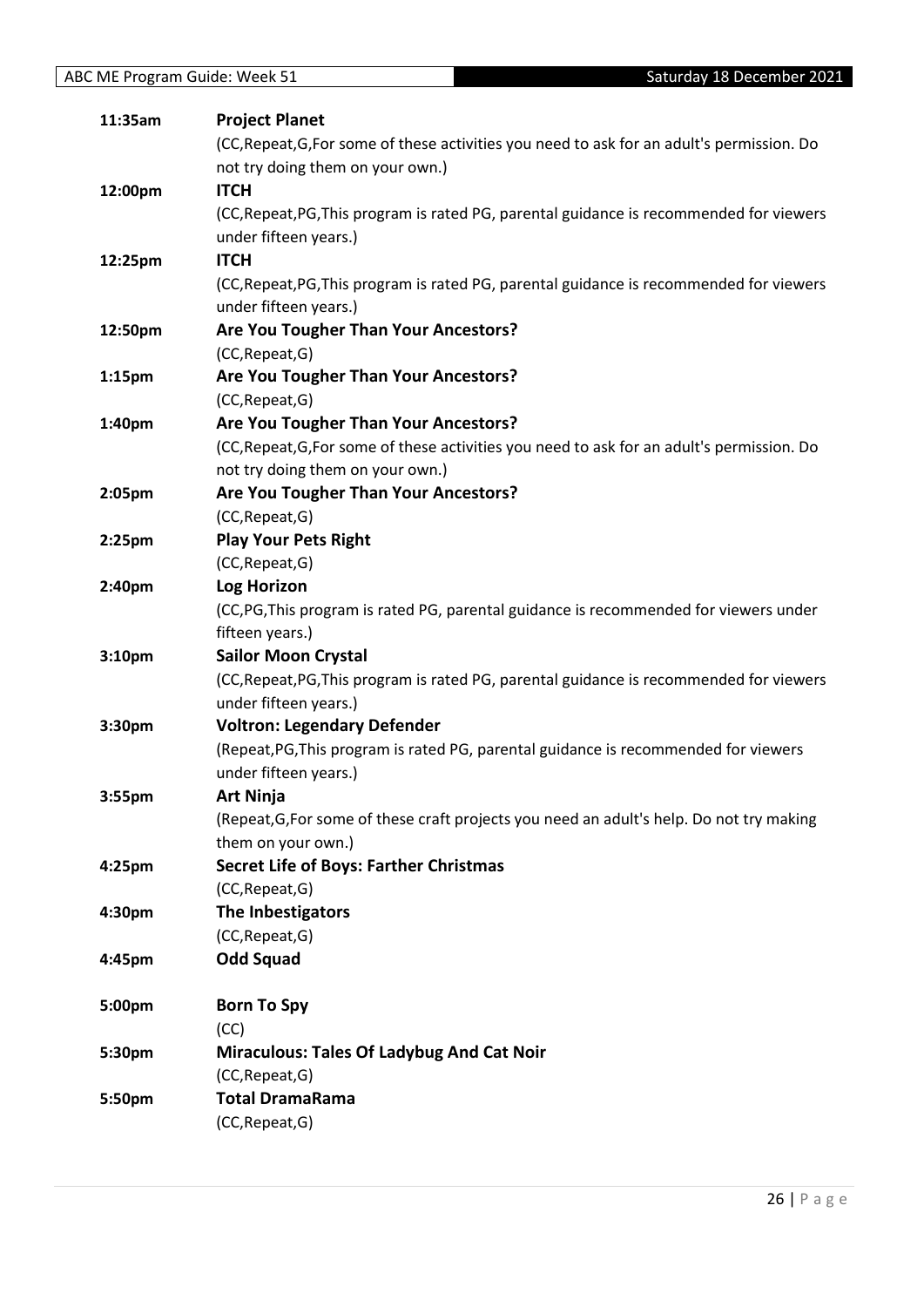| 6:00pm | The Deep: The Baltic Sea Anomaly<br>(CC, Repeat, G)                                                                                                                                     |
|--------|-----------------------------------------------------------------------------------------------------------------------------------------------------------------------------------------|
|        | Is the Baltic Sea Anomaly really a UFO that crashed into the ocean 600 years ago? Ant                                                                                                   |
|        | thinks it is. But what the Nektons find inside is even more strange and frightening.                                                                                                    |
| 6:25pm | <b>Bad Nature</b>                                                                                                                                                                       |
|        | (CC,G)                                                                                                                                                                                  |
|        | Join Marv the Mandrill, Gloria the Puma and a madcap menagerie of misfits as they delve<br>into the disgusting, but truly amazing things that animals do.                               |
| 6:30pm | Play Your Pets Right: George v Schnitzel/Cat in a Box<br>(CC, Repeat, G)                                                                                                                |
|        | Expert doggy diggers George and Schnitzel search for buried bone-shaped treasure. And<br>Hudson the cat plus a cereal box equals our most bizarre super pet challenge of the<br>series. |
| 6:45pm | <b>Operation Ouch!: Do Try This At Home: Urine</b>                                                                                                                                      |
|        | (CC,G,Some of these experiments can be dangerous. Do not try them without the help                                                                                                      |
|        | of an adult.)                                                                                                                                                                           |
|        | Dr Chris and Dr Xand look at the bladder and show you how to make a wee machine in<br>today's DO try this at home experiment.                                                           |
| 7:00pm | <b>Horrible Histories: Fashion Faux Pas</b>                                                                                                                                             |
|        | (CC, Repeat, G)                                                                                                                                                                         |
|        | The Horrible History of (sometimes literally) dressing to kill. Henry VIII has beef over<br>whose armour is best, Louis XV dresses as a hedge, plus 'Viking Eye for the Saxon Guy'.     |
| 7:30pm | <b>Shaun The Sheep: Sheepwalking</b>                                                                                                                                                    |
|        | (CC, Repeat, G)                                                                                                                                                                         |
|        | It is a peaceful night at the farm, until Shaun starts to walk in his sleep. The Flock cannot<br>resist their natural instinct to follow, and chaos soon ensues.                        |
| 7:35pm | <b>Space Nova: Ghost Station</b>                                                                                                                                                        |
|        | (CC, Repeat, G)                                                                                                                                                                         |
|        | Josie surprises the Novas by booking a 'ghost tour' of a spooky space station. But when                                                                                                 |
|        | they receive a distress call from the station, they realise this ghost tour may be more real<br>than they bargained for!                                                                |
| 8:00pm | The Penguins Of Madagascar: Mr Tax/Concrete Jungle Survival                                                                                                                             |
|        | (CC,AD,Repeat,G)                                                                                                                                                                        |
|        | The Amarillo Kid, a cheeky Amarillo, confronts the penguins looking for the infamous Mr                                                                                                 |